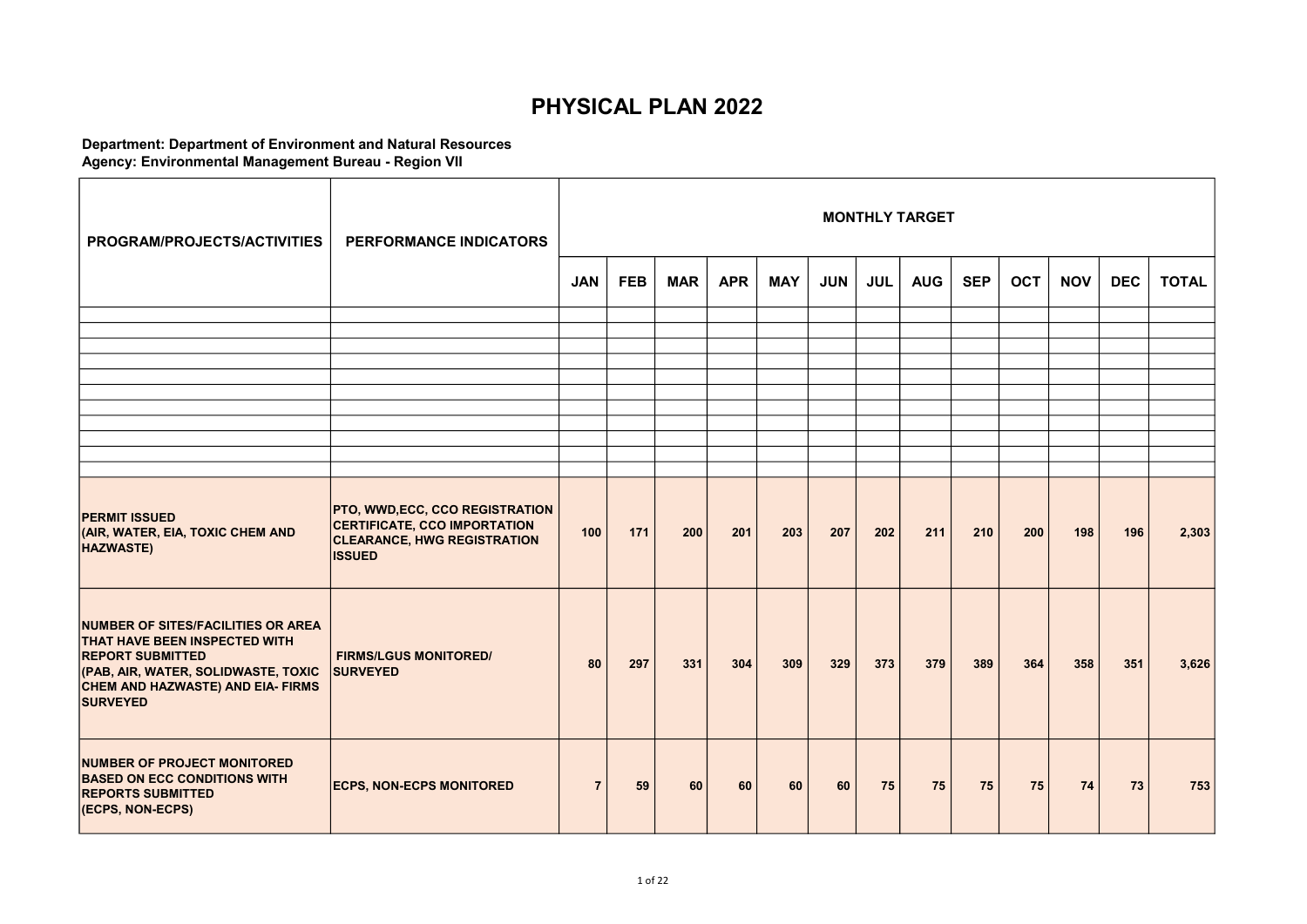| PROGRAM/PROJECTS/ACTIVITIES                                                                             | PERFORMANCE INDICATORS                            |            |            |            |            |            |            |            | <b>MONTHLY TARGET</b> |            |            |            |            |              |
|---------------------------------------------------------------------------------------------------------|---------------------------------------------------|------------|------------|------------|------------|------------|------------|------------|-----------------------|------------|------------|------------|------------|--------------|
|                                                                                                         |                                                   | <b>JAN</b> | <b>FEB</b> | <b>MAR</b> | <b>APR</b> | <b>MAY</b> | <b>JUN</b> | <b>JUL</b> | <b>AUG</b>            | <b>SEP</b> | <b>OCT</b> | <b>NOV</b> | <b>DEC</b> | <b>TOTAL</b> |
| <b>ENFORCEMENT</b><br>(AIR, WATER, EIA, SOLIDWASTE, TOXIC<br><b>CHEM AND HAZWASTE)</b>                  | <b>NOVS ISSUED</b>                                | 20         | 20         | 25         | 20         | 20         | 25         | 20         | 20                    | 25         | 20         | 20         | 25         | 260          |
| <b>INFORMATION, EDUCATION AND</b><br><b>COMMUNICATION MATERIALS</b><br><b>DEVELOPED AND DISSEMINATE</b> | <b>COPIES PRODUCED AND</b><br><b>DISSEMINATED</b> | 4,750      | 4,750      | 6,400      | 4,900      | 4,900      | 4,900      | 4,900      | 4,900                 | 4,900      | 4,900      | 4,900      | 4,900      | 60,000       |
|                                                                                                         |                                                   |            |            |            |            |            |            |            |                       |            |            |            |            |              |
|                                                                                                         |                                                   |            |            |            |            |            |            |            |                       |            |            |            |            |              |
| A.01 GENERAL ADMINISTRATION AND<br><b>SUPPORT</b>                                                       |                                                   |            |            |            |            |            |            |            |                       |            |            |            |            |              |
|                                                                                                         |                                                   |            |            |            |            |            |            |            |                       |            |            |            |            |              |
|                                                                                                         |                                                   |            |            |            |            |            |            |            |                       |            |            |            |            |              |
|                                                                                                         |                                                   |            |            |            |            |            |            |            |                       |            |            |            |            |              |
|                                                                                                         |                                                   |            |            |            |            |            |            |            |                       |            |            |            |            |              |
|                                                                                                         |                                                   |            |            |            |            |            |            |            |                       |            |            |            |            |              |
| A.01.a General Management and<br>Supervision                                                            |                                                   |            |            |            |            |            |            |            |                       |            |            |            |            |              |
|                                                                                                         |                                                   |            |            |            |            |            |            |            |                       |            |            |            |            |              |
|                                                                                                         |                                                   |            |            |            |            |            |            |            |                       |            |            |            |            |              |
|                                                                                                         |                                                   |            |            |            |            |            |            |            |                       |            |            |            |            |              |
|                                                                                                         |                                                   |            |            |            |            |            |            |            |                       |            |            |            |            |              |
|                                                                                                         |                                                   |            |            |            |            |            |            |            |                       |            |            |            |            |              |
| <b>Budget Utilization Rate</b>                                                                          | 100% Utilization Rate by end of<br>December 2022  |            |            |            |            |            |            |            |                       |            |            |            | 100%       | 100%         |
| Ratio of Total Disbursement to total<br>Obligations                                                     | 100% Utilization Rate by end of<br>December 2022  |            |            |            |            |            |            |            |                       |            |            |            | 100%       | 100%         |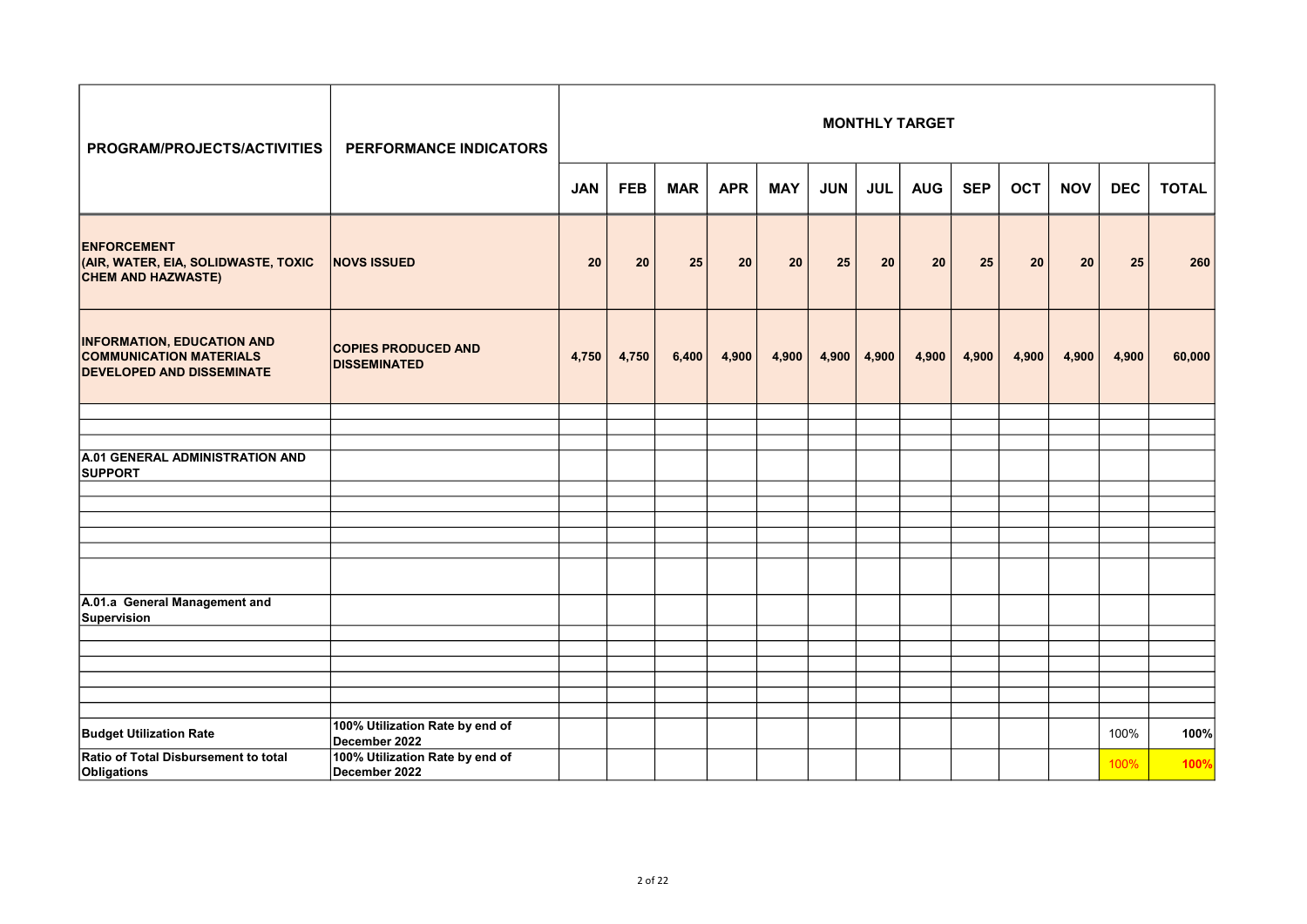| PROGRAM/PROJECTS/ACTIVITIES                                                                              | PERFORMANCE INDICATORS                                                                           |                |                      |                |                      |                |                |                | <b>MONTHLY TARGET</b> |                |                |                |                |              |
|----------------------------------------------------------------------------------------------------------|--------------------------------------------------------------------------------------------------|----------------|----------------------|----------------|----------------------|----------------|----------------|----------------|-----------------------|----------------|----------------|----------------|----------------|--------------|
|                                                                                                          |                                                                                                  | <b>JAN</b>     | <b>FEB</b>           | <b>MAR</b>     | <b>APR</b>           | <b>MAY</b>     | <b>JUN</b>     | <b>JUL</b>     | <b>AUG</b>            | <b>SEP</b>     | <b>OCT</b>     | <b>NOV</b>     | <b>DEC</b>     | <b>TOTAL</b> |
| Submission of Budget and Financial<br><b>Accountability Reports (BFARs)</b>                              | <b>Budget and Financial Accountability</b><br>Reports submitted (no.)                            | 12             | $\overline{2}$       | 2              | 11                   | $\overline{2}$ | $\overline{2}$ | 11             | $\overline{2}$        | $\overline{2}$ | 11             | $\overline{2}$ | $\overline{2}$ | 61           |
| <b>Submission of Financial Statements</b>                                                                | <b>Financial Statement submitted (no.)</b>                                                       | $\overline{1}$ | $\blacktriangleleft$ |                | -1                   |                |                | 1              |                       |                | $\overline{1}$ |                |                |              |
| <b>Implementation of Good Governance</b><br><b>Conditions</b>                                            | 100% liquidation of cash advances                                                                |                |                      |                |                      |                |                |                |                       |                |                |                | 100%           | 100%         |
|                                                                                                          | 2022 Annual Procurement Plan (APP)<br>prepared and submitted (no.)                               |                |                      | -1             |                      |                |                |                |                       |                |                |                |                |              |
|                                                                                                          | <b>Transparency Seal maintained and</b><br>updated (no.)                                         | $\overline{1}$ | $\mathbf{1}$         | $\overline{1}$ | $\mathbf{1}$         | $\mathbf{1}$   | $\mathbf{1}$   | $\mathbf{1}$   | $\overline{1}$        | $\mathbf{1}$   | $\overline{1}$ | $\mathbf{1}$   | $\overline{1}$ |              |
|                                                                                                          | PhilGEPS posting of all invitations to<br>Bids and awarded contracts posted<br>and updated (no.) |                |                      |                | $\blacktriangleleft$ | $\overline{1}$ | $\overline{1}$ | $\overline{1}$ | 1                     | 1              |                | $\overline{1}$ |                |              |
|                                                                                                          | <b>Citizen's Charter maintained and</b><br>updated (no.)                                         | $\overline{1}$ | $\mathbf{1}$         | -1             | $\mathbf{1}$         | $\mathbf{1}$   | $\mathbf{1}$   | $\mathbf{1}$   | 1                     | $\mathbf{1}$   | 1              | $\mathbf{1}$   | 1              | 1            |
| Service Excellence through Continuous<br>Sytems Innovation Monitoring and<br><b>Evaluation (SECSIME)</b> | 1 major frontline service per division<br>submitted (no.)                                        |                |                      |                |                      |                | 4              |                |                       |                |                |                |                |              |
| Reconciliation of Property, Plant and<br>Equipment Data based on Audit Findings                          | PPE inventory report prepared and<br>submitted (no.)                                             | $\overline{1}$ |                      |                |                      |                |                |                |                       |                |                |                |                |              |
| A.01.b Human Resource Development                                                                        |                                                                                                  |                |                      |                |                      |                |                |                |                       |                |                |                |                |              |
|                                                                                                          |                                                                                                  |                |                      |                |                      |                |                |                |                       |                |                |                |                |              |
|                                                                                                          |                                                                                                  |                |                      |                |                      |                |                |                |                       |                |                |                |                |              |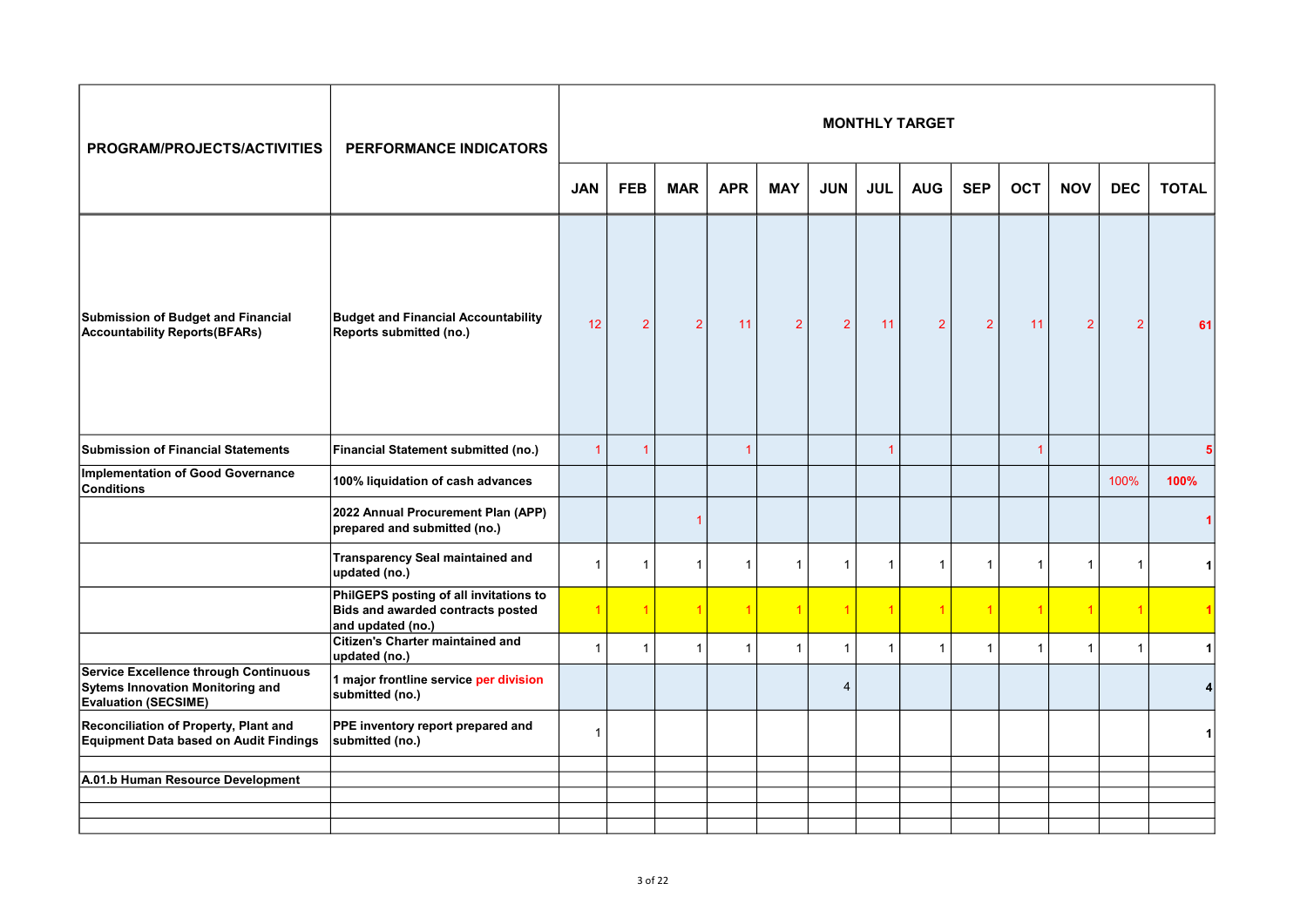| PROGRAM/PROJECTS/ACTIVITIES                                                                            | PERFORMANCE INDICATORS                                                  |            |            |            |            |            |                          |            | <b>MONTHLY TARGET</b> |            |            |                |            |              |
|--------------------------------------------------------------------------------------------------------|-------------------------------------------------------------------------|------------|------------|------------|------------|------------|--------------------------|------------|-----------------------|------------|------------|----------------|------------|--------------|
|                                                                                                        |                                                                         | <b>JAN</b> | <b>FEB</b> | <b>MAR</b> | <b>APR</b> | <b>MAY</b> | <b>JUN</b>               | <b>JUL</b> | <b>AUG</b>            | <b>SEP</b> | <b>OCT</b> | <b>NOV</b>     | <b>DEC</b> | <b>TOTAL</b> |
|                                                                                                        |                                                                         |            |            |            |            |            |                          |            |                       |            |            |                |            |              |
| <b>Recruitment, Selection and Promotion</b><br>(RSP)                                                   | <b>HRMPSB deliberation of vacant</b><br>positions conducted (no.)       |            |            |            |            |            |                          |            |                       |            |            |                |            |              |
| <b>Learning and Development (LD)</b>                                                                   | <b>Updated Learning Needs Assessment</b><br>(LNA) Forms submitted (no.) |            |            |            |            |            | 1                        |            |                       |            |            |                |            |              |
|                                                                                                        | <b>Capacity Building/Training conducted</b><br>(no.)                    |            |            |            |            |            |                          |            |                       |            | -1         |                |            | 1            |
|                                                                                                        | Staff trained (no.)                                                     |            |            |            |            |            | 70                       |            |                       |            | 70         |                |            | 140          |
| Employee's Performance Management                                                                      | DPCR/IPCR submitted (no.)                                               |            |            |            |            |            | $\overline{\phantom{a}}$ |            |                       |            |            |                |            | 1            |
|                                                                                                        |                                                                         |            |            |            |            |            |                          |            |                       |            |            |                |            |              |
| A.01.c Admin of Personnel Benefits<br><b>Mandatories and Impositions</b>                               |                                                                         |            |            |            |            |            |                          |            |                       |            |            |                |            |              |
|                                                                                                        |                                                                         |            |            |            |            |            |                          |            |                       |            |            |                |            |              |
| A.02 SUPPORT TO OPERATIONS                                                                             |                                                                         |            |            |            |            |            |                          |            |                       |            |            |                |            |              |
|                                                                                                        |                                                                         |            |            |            |            |            |                          |            |                       |            |            |                |            |              |
|                                                                                                        |                                                                         |            |            |            |            |            |                          |            |                       |            |            |                |            |              |
|                                                                                                        |                                                                         |            |            |            |            |            |                          |            |                       |            |            |                |            |              |
|                                                                                                        |                                                                         |            |            |            |            |            |                          |            |                       |            |            |                |            |              |
| A.02.a Planning, Policy Formulation,<br>Management Information System and<br>Support to Climate Change |                                                                         |            |            |            |            |            |                          |            |                       |            |            |                |            |              |
|                                                                                                        |                                                                         |            |            |            |            |            |                          |            |                       |            |            |                |            |              |
|                                                                                                        |                                                                         |            |            |            |            |            |                          |            |                       |            |            |                |            |              |
|                                                                                                        |                                                                         |            |            |            |            |            |                          |            |                       |            |            |                |            |              |
|                                                                                                        |                                                                         |            |            |            |            |            |                          |            |                       |            |            |                |            |              |
| <b>Planning and Programming</b>                                                                        |                                                                         |            |            |            |            |            |                          |            |                       |            |            |                |            |              |
| Preparation of Forward Estimate (For the<br>Next 3 years) and Annual Budget Proposal                   | FE prepared and submitted (no.)                                         |            |            |            |            |            |                          |            |                       |            |            | $\overline{1}$ |            |              |
|                                                                                                        | <b>Budget Proposal prepared and</b><br>submitted (no.)                  |            |            |            |            |            |                          |            |                       |            |            |                |            |              |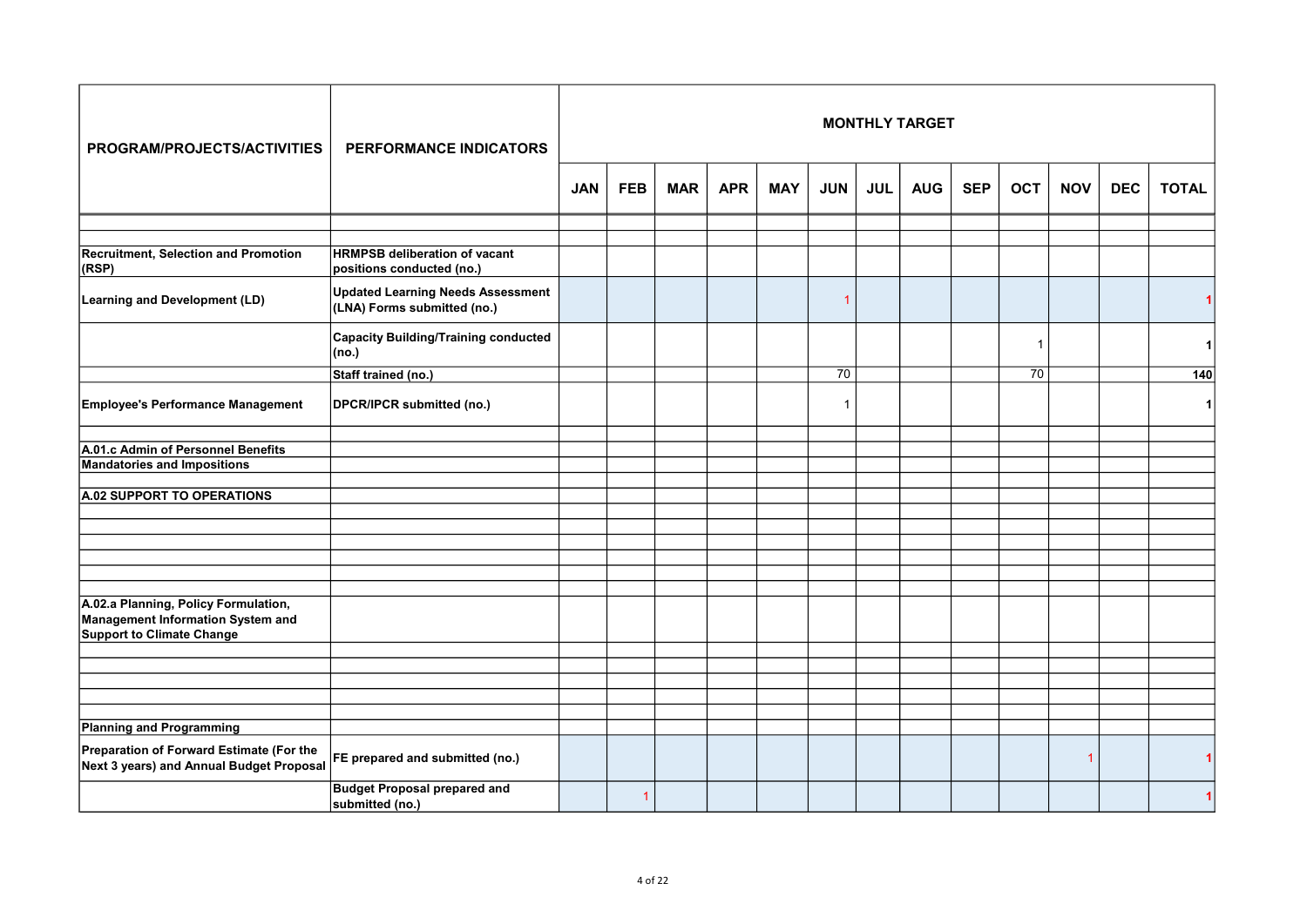| <b>PROGRAM/PROJECTS/ACTIVITIES</b>                                                                                                       | <b>PERFORMANCE INDICATORS</b>                                                       |                              |                              |                                |                              |                              |                              |                              | <b>MONTHLY TARGET</b>        |                              |                                |                              |                             |                   |
|------------------------------------------------------------------------------------------------------------------------------------------|-------------------------------------------------------------------------------------|------------------------------|------------------------------|--------------------------------|------------------------------|------------------------------|------------------------------|------------------------------|------------------------------|------------------------------|--------------------------------|------------------------------|-----------------------------|-------------------|
|                                                                                                                                          |                                                                                     | <b>JAN</b>                   | <b>FEB</b>                   | <b>MAR</b>                     | <b>APR</b>                   | <b>MAY</b>                   | <b>JUN</b>                   | <b>JUL</b>                   | <b>AUG</b>                   | <b>SEP</b>                   | <b>OCT</b>                     | <b>NOV</b>                   | <b>DEC</b>                  | <b>TOTAL</b>      |
| Preparation of Work and Financial Plan                                                                                                   | Work and Financial Plan prepared and<br>submitted (no.)                             |                              |                              |                                |                              |                              |                              |                              |                              |                              |                                | $\overline{1}$               |                             |                   |
| <b>Preparation of Accomplishment Reports</b>                                                                                             | <b>Monthly Accomplishment report</b><br>prepared and submitted (no.)                | $\overline{1}$               | $\mathbf{1}$                 | $\mathbf{1}$                   | $\mathbf{1}$                 | $\mathbf{1}$                 | $\mathbf{1}$                 | 1                            | 1                            | $\mathbf{1}$                 | $\overline{1}$                 | $\overline{1}$               | $\mathbf 1$                 | 12                |
|                                                                                                                                          | Annual Narrative Report prepared and<br>submitted (no.)                             | $\overline{1}$               |                              |                                |                              |                              |                              |                              |                              |                              |                                |                              |                             | 1                 |
| Preparation and submission of Means of<br><b>Verifications (MOVs</b>                                                                     | <b>Quarterly Means of Verification</b><br>prepared and submitted (no.)              | $\overline{1}$               |                              |                                | $\mathbf 1$                  |                              |                              | 1                            |                              |                              | $\overline{1}$                 |                              |                             | 4                 |
| <b>Preparation of Office Peformance</b><br><b>Commitment Review Forms (OPCR)</b>                                                         | OPCR prepared and submitted (no.)                                                   | 1                            |                              |                                |                              |                              |                              |                              |                              |                              |                                |                              |                             |                   |
|                                                                                                                                          | OPCR (Commitment) prepared and<br>submitted (no.)                                   |                              |                              |                                |                              |                              |                              |                              |                              |                              |                                |                              |                             |                   |
|                                                                                                                                          | OPCR (Accomplishment) pepared<br>and submitted (no.)                                | 1                            |                              |                                |                              |                              |                              |                              |                              |                              |                                |                              |                             |                   |
| <b>Climate Change</b>                                                                                                                    |                                                                                     |                              |                              |                                |                              |                              |                              |                              |                              |                              |                                |                              |                             |                   |
| Implementation and promotion of the<br>entity-level GHG Inventory and<br>Management to quantify and report GHG<br>emissions and removals |                                                                                     |                              |                              |                                |                              |                              |                              |                              |                              |                              |                                |                              |                             |                   |
| Conduct of (EMB Regional Office) GHG<br><b>Entity report</b>                                                                             | GHG Inventory report submitted and<br>maintained using prescribed<br>templates(no.) | 1                            |                              |                                |                              |                              |                              |                              |                              |                              |                                |                              |                             |                   |
| Management of ICT Network Infrastructure                                                                                                 |                                                                                     |                              |                              |                                |                              |                              |                              |                              |                              |                              |                                |                              |                             |                   |
|                                                                                                                                          |                                                                                     |                              |                              |                                |                              |                              |                              |                              |                              |                              |                                |                              |                             |                   |
| <b>Server Resource Management</b>                                                                                                        | Data Center managed (no.)                                                           | $\mathbf{1}$                 | $\mathbf{1}$                 | $\mathbf{1}$                   | $\mathbf{1}$                 | $\mathbf{1}$                 | $\mathbf{1}$                 | $\mathbf{1}$                 | $\mathbf{1}$                 | $\mathbf{1}$                 | $\overline{1}$                 | $\mathbf{1}$                 | $\mathbf{1}$                | $\mathbf{1}$      |
|                                                                                                                                          | <b>Firewall Managed (no)</b>                                                        | $\mathbf{1}$                 | $\mathbf{1}$                 | $\mathbf{1}$                   | $\mathbf{1}$                 | $\mathbf{1}$                 | $\mathbf{1}$                 | $\mathbf{1}$                 | $\mathbf{1}$                 | $\mathbf{1}$                 | $\mathbf{1}$                   | $\mathbf{1}$                 | $\overline{1}$              | 1                 |
|                                                                                                                                          | Servers Monitored/Managed (no)                                                      | $\overline{1}$               | $\mathbf{1}$                 | $\mathbf{1}$                   | $\mathbf{1}$                 | $\mathbf{1}$                 | $\mathbf{1}$                 | $\mathbf{1}$                 | $\mathbf{1}$                 | $\mathbf{1}$                 | $\mathbf{1}$                   | $\mathbf{1}$                 | $\mathbf{1}$                | 1                 |
|                                                                                                                                          | Backup Sets created (no)                                                            | $\mathbf{1}$<br>$\mathbf{1}$ | $\mathbf{1}$<br>$\mathbf{1}$ | $\mathbf{1}$<br>$\overline{1}$ | $\mathbf{1}$<br>$\mathbf{1}$ | $\mathbf{1}$<br>$\mathbf{1}$ | $\mathbf{1}$<br>$\mathbf{1}$ | $\mathbf{1}$<br>$\mathbf{1}$ | $\mathbf{1}$<br>$\mathbf{1}$ | $\mathbf{1}$<br>$\mathbf{1}$ | $\mathbf{1}$<br>1 <sup>1</sup> | $\mathbf{1}$<br>$\mathbf{1}$ | $\mathbf{1}$<br>$\mathbf 1$ | 1<br>$\mathbf{1}$ |
| <b>Local Area Network Management</b>                                                                                                     | Local Area Network Managed (no)<br><b>Devices Managed (no)</b>                      | $\mathbf{1}$                 | $\mathbf{1}$                 | $\overline{1}$                 | $\mathbf{1}$                 | $\mathbf{1}$                 | $\overline{1}$               | $\mathbf{1}$                 | 1                            | $\mathbf{1}$                 | $\mathbf{1}$                   | 1                            |                             | $\blacksquare$    |
|                                                                                                                                          | <b>Endpoints Upgraded(no)</b>                                                       |                              |                              |                                |                              |                              |                              |                              |                              |                              |                                |                              | 50                          | 50                |
| Operationalization of Frontline Services &<br><b>Administrative Support Systems</b>                                                      | <b>Online Services</b><br>operationalized/managed(no.)                              | $\overline{1}$               | 1                            | -1                             | $\mathbf 1$                  | $\mathbf 1$                  | $\mathbf{1}$                 | 1                            | -1                           | $\mathbf{1}$                 | 1                              | 1                            |                             | 11                |
|                                                                                                                                          | Assistance provided (No.)                                                           | 20                           | 20                           | 20                             | 20                           | 20                           | 20                           | 20                           | 20                           | 20                           | 20                             | 20                           | 20                          | 240               |
|                                                                                                                                          | <b>Client Satisfactory Survey Report</b><br>Submitted (No.)                         | 20                           | 20                           | 20                             |                              | 20                           | 20                           | 20                           | 20                           | 20                           | 20                             | 20                           | 20                          | 240               |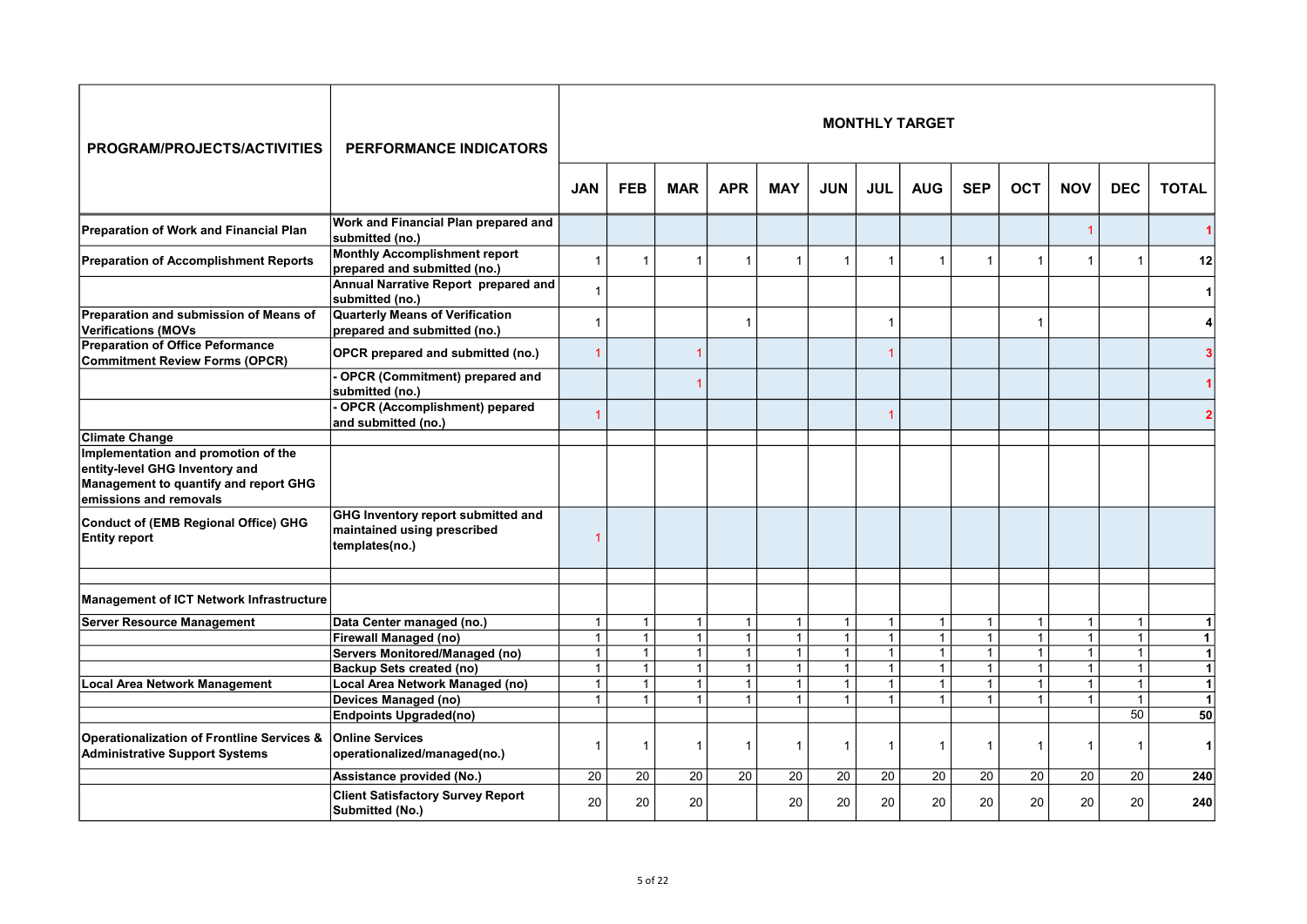| PROGRAM/PROJECTS/ACTIVITIES                                                                                         | PERFORMANCE INDICATORS                                |                |              |              |                |              |              |              | <b>MONTHLY TARGET</b> |                |              |              |                |                |
|---------------------------------------------------------------------------------------------------------------------|-------------------------------------------------------|----------------|--------------|--------------|----------------|--------------|--------------|--------------|-----------------------|----------------|--------------|--------------|----------------|----------------|
|                                                                                                                     |                                                       | <b>JAN</b>     | <b>FEB</b>   | <b>MAR</b>   | <b>APR</b>     | <b>MAY</b>   | <b>JUN</b>   | <b>JUL</b>   | <b>AUG</b>            | <b>SEP</b>     | <b>OCT</b>   | <b>NOV</b>   | <b>DEC</b>     | <b>TOTAL</b>   |
| Development/ Upgrading of Information<br>System                                                                     | Information Systems developed (no.)                   |                |              |              |                |              |              |              |                       |                |              |              | $\overline{1}$ |                |
|                                                                                                                     | Trainings conducted (no)                              |                |              |              |                |              |              | $\mathbf{1}$ |                       |                |              |              |                | $\blacksquare$ |
|                                                                                                                     | Manuals drafted (no)                                  |                |              |              |                |              |              |              |                       | $\mathbf{1}$   |              |              |                | $\mathbf{1}$   |
| <b>Statistics, Website, and Mapping</b>                                                                             |                                                       |                |              |              |                |              |              |              |                       |                |              |              |                |                |
| Submission of Statistical Reports                                                                                   | Statistical reports prepared/submitted<br>(no.)       | $\overline{4}$ |              |              | $\overline{2}$ |              |              | 4            |                       |                | 2            |              |                | 20             |
|                                                                                                                     | Statistical reports consolidated/<br>submitted (no.)  | 4              |              |              |                |              |              | 4            |                       |                |              |              |                |                |
| <b>Updating of Public Website, Statistics, and</b><br><b>Transparency Pages</b>                                     | Websites updated/maintaned(no.)                       | $\overline{1}$ | $\mathbf{1}$ | -1           | $\mathbf{1}$   | $\mathbf{1}$ | $\mathbf{1}$ | 1            | 1                     | $\overline{1}$ | 1            | $\mathbf{1}$ | 1              | $\mathbf{1}$   |
|                                                                                                                     | Web contents Uploaded (no)                            | $\mathbf{1}$   | $\mathbf{1}$ | $\mathbf{1}$ | $\mathbf{1}$   | $\mathbf{1}$ | $\mathbf{1}$ | $\mathbf{1}$ | $\mathbf{1}$          | $\mathbf{1}$   | $\mathbf{1}$ | $\mathbf{1}$ | $\mathbf{1}$   | 12             |
| <b>GIS Mapping</b>                                                                                                  | GIS Shapefiles created/updated (no.)                  |                |              | $\mathbf{1}$ |                |              | $\mathbf{1}$ |              |                       | $\mathbf{1}$   |              |              | $\overline{1}$ | $\vert$        |
|                                                                                                                     | <b>GIS Shapefiles consolidated/</b><br>submitted (no) | $\overline{1}$ |              |              | $\mathbf{1}$   |              |              |              | 1                     |                |              | $\mathbf{1}$ |                | 4              |
| Updating of Info. System Strategic Plan                                                                             | IIS updated and submitted (no)                        |                |              |              |                |              |              |              |                       |                |              |              | $\overline{1}$ | $\mathbf{1}$   |
|                                                                                                                     |                                                       |                |              |              |                |              |              |              |                       |                |              |              |                |                |
| <b>Mandatories &amp; impositions</b>                                                                                |                                                       |                |              |              |                |              |              |              |                       |                |              |              |                |                |
| A.02.b Legal Services and Provision of<br><b>Secretariat Services to the Pollution</b><br><b>Adjudication Board</b> |                                                       |                |              |              |                |              |              |              |                       |                |              |              |                |                |
|                                                                                                                     |                                                       |                |              |              |                |              |              |              |                       |                |              |              |                |                |
|                                                                                                                     |                                                       |                |              |              |                |              |              |              |                       |                |              |              |                |                |
|                                                                                                                     |                                                       |                |              |              |                |              |              |              |                       |                |              |              |                |                |
|                                                                                                                     |                                                       |                |              |              |                |              |              |              |                       |                |              |              |                |                |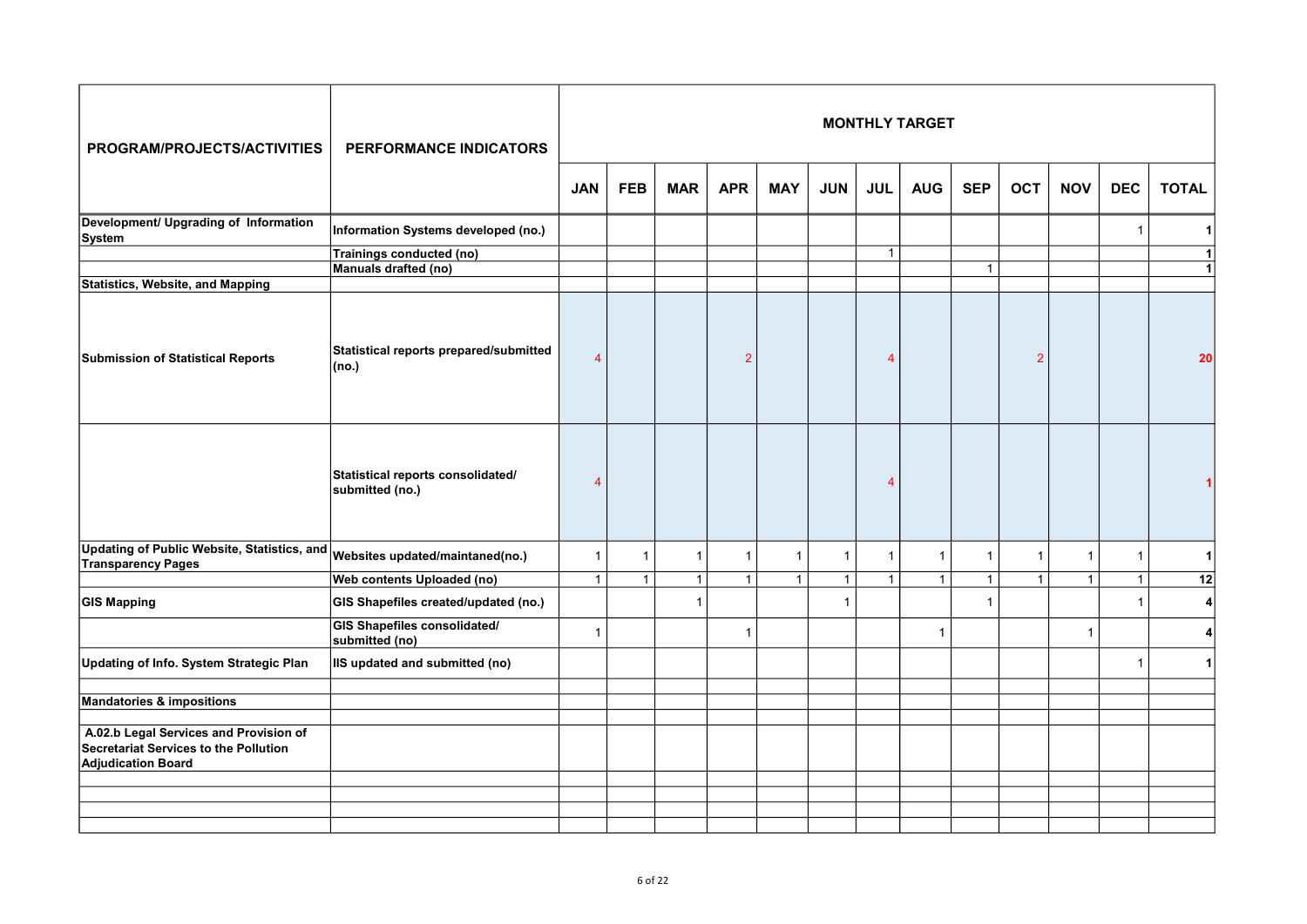| PROGRAM/PROJECTS/ACTIVITIES                                                                                                         | <b>PERFORMANCE INDICATORS</b>                       |                 |                |                |                |                |                |                 | <b>MONTHLY TARGET</b> |                 |                |                |                          |                 |
|-------------------------------------------------------------------------------------------------------------------------------------|-----------------------------------------------------|-----------------|----------------|----------------|----------------|----------------|----------------|-----------------|-----------------------|-----------------|----------------|----------------|--------------------------|-----------------|
|                                                                                                                                     |                                                     | <b>JAN</b>      | <b>FEB</b>     | <b>MAR</b>     | <b>APR</b>     | <b>MAY</b>     | <b>JUN</b>     | <b>JUL</b>      | <b>AUG</b>            | <b>SEP</b>      | <b>OCT</b>     | <b>NOV</b>     | <b>DEC</b>               | <b>TOTAL</b>    |
| Provision of Legal Assistance to<br><b>Environmental complaints</b>                                                                 | <b>Environmental Complaints acted upon</b><br>(no.) | $\overline{1}$  | 1              |                | $\mathbf{1}$   | $\mathbf{1}$   | $\mathbf{1}$   | $\overline{1}$  | $\overline{1}$        | $\overline{1}$  | $\overline{1}$ | $\mathbf{1}$   | $\overline{1}$           | 12              |
| <b>Review and assessment of</b><br>inspection/monitoring/survey reports of<br>firms with Environmental violations or<br>complaints. | NOVs issued (no.)                                   | 20              | 20             | 25             | 20             | 20             | 25             | 20              | 20                    | 25              | 20             | 20             | 25                       | 260             |
| - RA 8749                                                                                                                           |                                                     | $5\phantom{.0}$ | 5              | 5 <sup>1</sup> | 5              | 5              | 5              | $5\phantom{.0}$ | 5                     | $5\phantom{.0}$ | 5              | 5              | 5                        | <b>60</b>       |
| - RA 9275                                                                                                                           |                                                     | $\overline{5}$  | $\overline{5}$ | $\overline{5}$ | $\overline{5}$ | $\overline{5}$ | $\overline{5}$ | $\overline{5}$  | $\overline{5}$        | $\overline{5}$  | $\overline{5}$ | $\overline{5}$ | $\overline{5}$           | 60              |
| PD 1586                                                                                                                             |                                                     | 5               | 5              | 5              | $\sqrt{5}$     | 5              | 5              | 5               | 5                     | 5               | 5              | 5              | 5                        | 60              |
| RA 6969                                                                                                                             |                                                     | $5\overline{5}$ | 5              | 10             | 5 <sup>5</sup> | 5 <sup>5</sup> | 10             | 5               | $5\overline{5}$       | 10              | 5              | 5              | 10                       | 80              |
| -Toxic Chem                                                                                                                         |                                                     |                 |                | $\overline{5}$ |                |                | $\overline{5}$ |                 |                       | $\overline{5}$  |                |                | $\overline{5}$           | $\overline{20}$ |
| -Hazardous Waste                                                                                                                    |                                                     | $\overline{5}$  | 5              | $5\vert$       | $\overline{5}$ | 5              | 5              | 5               | 5                     | $\overline{5}$  | 5              | 5              | 5                        | 60              |
| <b>RA 9003</b>                                                                                                                      |                                                     |                 |                |                |                |                |                |                 |                       |                 |                |                |                          |                 |
| Adjudication of environmental cases                                                                                                 | Orders/resolution issued (no.)                      | 5               | 5              | 5 <sup>1</sup> | 5              | 5              | 5              | 5               | 5                     | 5               | 5              | 5              | 5                        | 60 <sup>1</sup> |
| Endorsement/Elevation of cases to the<br>PAB                                                                                        | Pollution Cases Elevated to PAB (no.)               |                 |                |                |                |                |                |                 |                       |                 |                |                |                          |                 |
| Status of respondents' Compliance to PAB<br><b>Orders/Resolutions (including reactivated</b><br>PAB cases)                          | Status Report prepared (no.)                        |                 |                |                |                |                | $\mathbf{1}$   |                 |                       |                 |                |                | $\overline{\phantom{a}}$ | 2 <sup>1</sup>  |
| Provision of Legal Assistance to<br>Administrative complaints                                                                       | Administrative complaints acted upon<br>(no.)       |                 |                |                | $\overline{2}$ | $\overline{2}$ | $\overline{c}$ | $\overline{2}$  | $\overline{2}$        | $\overline{2}$  | $\overline{2}$ | $\overline{c}$ | $\overline{2}$           | 18 <sup>1</sup> |
| Semi-annual updating of Status of cases                                                                                             | Semi-annual report prepared and<br>submitted (no.)  |                 |                |                |                |                | $\overline{1}$ |                 |                       |                 |                |                |                          | $\overline{2}$  |
| <b>Mandatories and Impositions</b>                                                                                                  |                                                     |                 |                |                |                |                |                |                 |                       |                 |                |                |                          |                 |
| A.03 OPERATIONS                                                                                                                     |                                                     |                 |                |                |                |                |                |                 |                       |                 |                |                |                          |                 |
|                                                                                                                                     |                                                     |                 |                |                |                |                |                |                 |                       |                 |                |                |                          |                 |
|                                                                                                                                     |                                                     |                 |                |                |                |                |                |                 |                       |                 |                |                |                          |                 |
|                                                                                                                                     |                                                     |                 |                |                |                |                |                |                 |                       |                 |                |                |                          |                 |
|                                                                                                                                     |                                                     |                 |                |                |                |                |                |                 |                       |                 |                |                |                          |                 |
|                                                                                                                                     |                                                     |                 |                |                |                |                |                |                 |                       |                 |                |                |                          |                 |
| A.03.a Environmental Assessment &                                                                                                   |                                                     |                 |                |                |                |                |                |                 |                       |                 |                |                |                          |                 |
| <b>Protection Program</b>                                                                                                           |                                                     |                 |                |                |                |                |                |                 |                       |                 |                |                |                          |                 |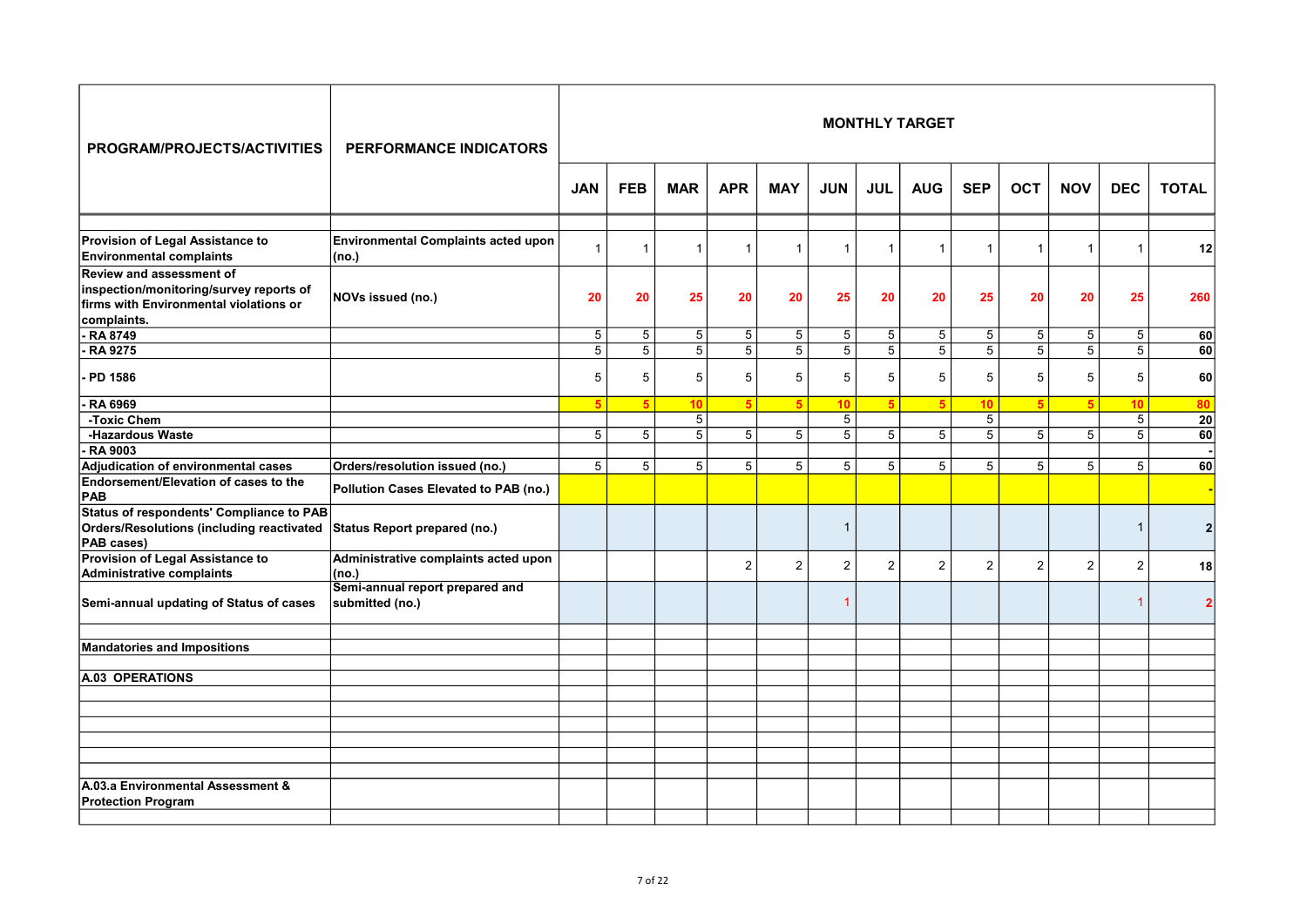| PROGRAM/PROJECTS/ACTIVITIES                                                                                             | <b>PERFORMANCE INDICATORS</b>                        |            |            |            |                  |            |                  |                 | <b>MONTHLY TARGET</b> |            |                 |                  |            |                 |
|-------------------------------------------------------------------------------------------------------------------------|------------------------------------------------------|------------|------------|------------|------------------|------------|------------------|-----------------|-----------------------|------------|-----------------|------------------|------------|-----------------|
|                                                                                                                         |                                                      | <b>JAN</b> | <b>FEB</b> | <b>MAR</b> | <b>APR</b>       | <b>MAY</b> | <b>JUN</b>       | <b>JUL</b>      | <b>AUG</b>            | <b>SEP</b> | <b>OCT</b>      | <b>NOV</b>       | <b>DEC</b> | <b>TOTAL</b>    |
|                                                                                                                         |                                                      |            |            |            |                  |            |                  |                 |                       |            |                 |                  |            |                 |
|                                                                                                                         |                                                      |            |            |            |                  |            |                  |                 |                       |            |                 |                  |            |                 |
|                                                                                                                         |                                                      |            |            |            |                  |            |                  |                 |                       |            |                 |                  |            |                 |
| A.03.a1 Environmental Pollution<br>Research                                                                             |                                                      |            |            |            |                  |            |                  |                 |                       |            |                 |                  |            |                 |
|                                                                                                                         |                                                      |            |            |            |                  |            |                  |                 |                       |            |                 |                  |            |                 |
|                                                                                                                         |                                                      |            |            |            |                  |            |                  |                 |                       |            |                 |                  |            |                 |
|                                                                                                                         |                                                      |            |            |            |                  |            |                  |                 |                       |            |                 |                  |            |                 |
|                                                                                                                         |                                                      |            |            |            |                  |            |                  |                 |                       |            |                 |                  |            |                 |
| Implementation of the DENR<br><b>Environmental Laboratory</b><br>Recognition(ELR)Scheme                                 |                                                      |            |            |            |                  |            |                  |                 |                       |            |                 |                  |            |                 |
| Laboratory Inspection: Level 2 Assesment<br>or Monitoring & Reassessment (M/R)                                          | Laboratory assessed/monitored (no.)                  |            |            |            | $\overline{2}$   |            | $\overline{1}$   |                 |                       |            |                 |                  |            | 31              |
| <b>Cross audit of EMB Labs</b>                                                                                          | Assessment report prepared and<br>submitted (no.)    |            |            |            |                  |            |                  |                 |                       |            |                 | $\mathbf 1$      |            |                 |
| <b>Analysis of Samples</b>                                                                                              | Samples analyzed (no)                                | 19         | 142        | 142        | $\overline{142}$ | 142        | $\overline{142}$ | $\frac{142}{x}$ | $\overline{127}$      | 127        | $\frac{1}{125}$ | $\overline{125}$ | 125        | 1,500           |
|                                                                                                                         | <b>Results of sample determinations</b>              |            |            |            |                  |            |                  |                 |                       |            |                 |                  |            |                 |
|                                                                                                                         | reported (no)                                        | 19         | 544        | 544        | 544              | 544        | 544              | 544             | 544                   | 544        | 543             | 543              | 543        | 6,000           |
| Establishment of analytical capability<br>required for environmental quality and<br>compliance monitoring of the region | Parameters/analytical methods<br>established (no.)   |            |            |            |                  |            |                  |                 |                       |            | 1               |                  |            | 1               |
| Preparation of Laboratory Management<br>System (LMS) documents                                                          | LMS documents prepared (no.)                         |            |            |            |                  |            |                  |                 |                       |            |                 | $\mathbf{1}$     |            | 1               |
| Calibration/ Maintenance of Laboratory<br><b>Facilities</b>                                                             | Lab equipment calibrated/maintained<br>(no.)         |            |            |            |                  |            |                  |                 |                       |            | 40              |                  |            | 40 <sub>1</sub> |
|                                                                                                                         | Facilities refurbished/ renovated/<br>repaired (no.) |            |            |            |                  |            |                  |                 |                       |            | -1              |                  |            | 1               |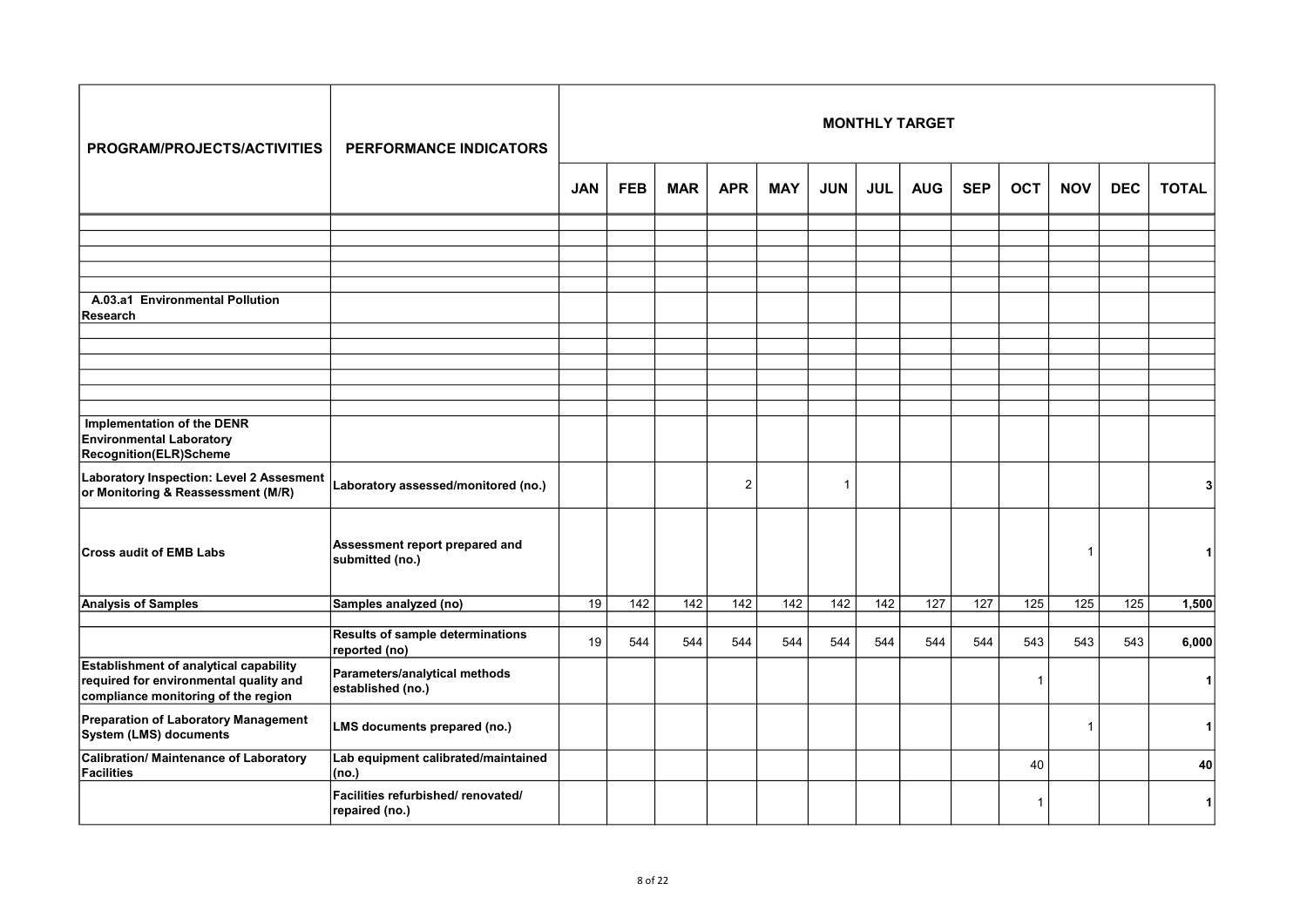| PROGRAM/PROJECTS/ACTIVITIES                                                                                                                                                                                                                                                                                                                                                                                                                                                                                     | <b>PERFORMANCE INDICATORS</b>                                      |            |            |            |            |                      |                |                | <b>MONTHLY TARGET</b> |            |                |                |            |              |
|-----------------------------------------------------------------------------------------------------------------------------------------------------------------------------------------------------------------------------------------------------------------------------------------------------------------------------------------------------------------------------------------------------------------------------------------------------------------------------------------------------------------|--------------------------------------------------------------------|------------|------------|------------|------------|----------------------|----------------|----------------|-----------------------|------------|----------------|----------------|------------|--------------|
|                                                                                                                                                                                                                                                                                                                                                                                                                                                                                                                 |                                                                    | <b>JAN</b> | <b>FEB</b> | <b>MAR</b> | <b>APR</b> | <b>MAY</b>           | <b>JUN</b>     | <b>JUL</b>     | <b>AUG</b>            | <b>SEP</b> | <b>OCT</b>     | <b>NOV</b>     | <b>DEC</b> | <b>TOTAL</b> |
| Attendance to trainings/ seminars<br>organized by EMB Central Office/ External Staff trained (no.)<br>provider                                                                                                                                                                                                                                                                                                                                                                                                  |                                                                    |            |            | 2          |            |                      | $\overline{2}$ |                |                       | 2          |                |                |            |              |
| <b>Participation to Proficiency Testing</b><br><b>Studies</b>                                                                                                                                                                                                                                                                                                                                                                                                                                                   | <b>Proficiency Testing Study participated</b><br>(no.)             |            |            |            |            |                      |                | 1              |                       |            | -1             |                |            |              |
| ISO/IEC 17025: 2017 Accreditation                                                                                                                                                                                                                                                                                                                                                                                                                                                                               |                                                                    |            |            |            |            |                      |                |                |                       |            |                |                |            |              |
| <b>Mandatories &amp; impositions</b>                                                                                                                                                                                                                                                                                                                                                                                                                                                                            |                                                                    |            |            |            |            |                      |                |                |                       |            |                |                |            |              |
|                                                                                                                                                                                                                                                                                                                                                                                                                                                                                                                 |                                                                    |            |            |            |            |                      |                |                |                       |            |                |                |            |              |
| A.03.a2 Environmental Education and<br><b>Partnership Building</b>                                                                                                                                                                                                                                                                                                                                                                                                                                              |                                                                    |            |            |            |            |                      |                |                |                       |            |                |                |            |              |
|                                                                                                                                                                                                                                                                                                                                                                                                                                                                                                                 |                                                                    |            |            |            |            |                      |                |                |                       |            |                |                |            |              |
|                                                                                                                                                                                                                                                                                                                                                                                                                                                                                                                 |                                                                    |            |            |            |            |                      |                |                |                       |            |                |                |            |              |
|                                                                                                                                                                                                                                                                                                                                                                                                                                                                                                                 |                                                                    |            |            |            |            |                      |                |                |                       |            |                |                |            |              |
|                                                                                                                                                                                                                                                                                                                                                                                                                                                                                                                 |                                                                    |            |            |            |            |                      |                |                |                       |            |                |                |            |              |
|                                                                                                                                                                                                                                                                                                                                                                                                                                                                                                                 |                                                                    |            |            |            |            |                      |                |                |                       |            |                |                |            |              |
| -Conduct of special events for the national<br>environmental celebrations (Zero Waste<br>Month/World Water Day/Philippine Water<br>Week, Earth Day/Earth Month, World<br>Day/Environment Month,<br>Environment<br>National Clean Up Month, International<br>Day for the Preservation of the Ozone<br>Layer, World Environmental Health Day,<br>International Lead Poisoning Prevention<br>Week, Clean Air Month, Climate Change<br>Environmental<br><b>Consciousness</b><br>Week,<br><b>Awareness</b><br>Month) | Multi-stakeholder Events conducted<br>with reports submitted (no.) |            |            |            | 1          |                      | $\overline{2}$ |                |                       | 3          | -1             | 3              |            | 11           |
| education<br>Information,                                                                                                                                                                                                                                                                                                                                                                                                                                                                                       | and Information and Communication                                  |            |            |            |            |                      |                |                |                       |            |                |                |            |              |
| communication materials production and materials developed and disseminated                                                                                                                                                                                                                                                                                                                                                                                                                                     |                                                                    |            |            |            |            |                      |                |                |                       |            | 3              |                |            | $\mathbf{3}$ |
| dissemination                                                                                                                                                                                                                                                                                                                                                                                                                                                                                                   | (local version)                                                    |            |            |            |            |                      |                |                |                       |            |                |                |            |              |
|                                                                                                                                                                                                                                                                                                                                                                                                                                                                                                                 | IEC materials developed (no.)                                      |            |            |            |            | $\blacktriangleleft$ | $\overline{1}$ | $\overline{1}$ | 1                     |            | $\overline{1}$ | $\overline{1}$ |            | 12           |
|                                                                                                                                                                                                                                                                                                                                                                                                                                                                                                                 | Copies produced (no.)                                              |            |            | 1,500      |            |                      |                |                |                       |            |                |                |            | 1,500        |
|                                                                                                                                                                                                                                                                                                                                                                                                                                                                                                                 | Copies disseminated (no.)                                          |            |            | 150        | 150        | 150                  | 150            | 150            | 150                   | 150        | 150            | 150            | 150        | 1.500        |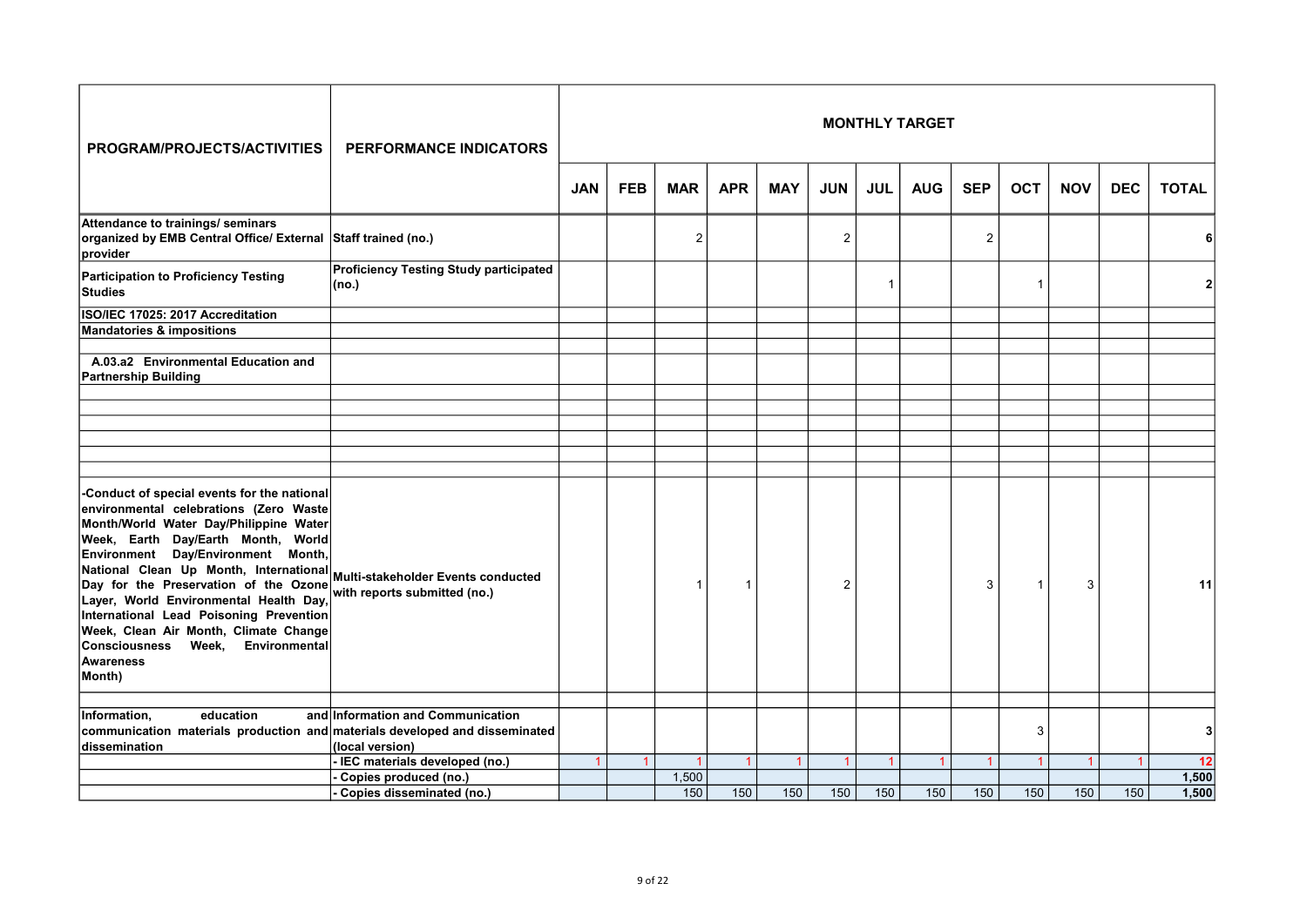| PROGRAM/PROJECTS/ACTIVITIES                                                  | <b>PERFORMANCE INDICATORS</b>                                                     |            |            |            |            |                 |                |            | <b>MONTHLY TARGET</b> |                 |                         |                |            |                |
|------------------------------------------------------------------------------|-----------------------------------------------------------------------------------|------------|------------|------------|------------|-----------------|----------------|------------|-----------------------|-----------------|-------------------------|----------------|------------|----------------|
|                                                                              |                                                                                   | <b>JAN</b> | <b>FEB</b> | <b>MAR</b> | <b>APR</b> | <b>MAY</b>      | <b>JUN</b>     | <b>JUL</b> | <b>AUG</b>            | <b>SEP</b>      | <b>OCT</b>              | <b>NOV</b>     | <b>DEC</b> | <b>TOTAL</b>   |
|                                                                              | People reached thru social media<br>platforms (no.)                               | 4,750      | 4,750      | 4,750      | 4,750      | 4,750           | 4,750          | 4,750      | 4,750                 | 4,750           | 4,750                   | 4,750          | 4,750      | 57,000         |
| Production of videos on EMB mandates                                         | EMB videos produced (no.)                                                         |            |            |            |            |                 | $\overline{1}$ |            |                       |                 |                         |                |            |                |
| Submission of photo releases to EMB<br><b>Central Office for EMB Website</b> | Photo releases submitted (no.)                                                    | 3          | 3          | 3          | 3          | 3               | 3              | 3          | 3                     | 3               | 3                       | 3              | 3          | 36             |
| <b>Updating of EMB Regional website</b>                                      | Website content/links<br>maintained/updated (no.)                                 | 10         | 10         | 10         | 10         | 10              | 10             | 10         | 10                    | 10              | $10$                    | 10             | 10         | 120            |
| <b>Updating of Regional Facebook Page</b>                                    | Regional Facebook page<br>maintained/updated (no.)                                | 10         | 10         | 10         | 10         | 10 <sup>1</sup> | 10             | 10         | 10                    | 10 <sup>1</sup> | 10                      | 10             | 10         | 120            |
| <b>Partnership and Collaboration</b>                                         |                                                                                   |            |            |            |            |                 |                |            |                       |                 |                         |                |            |                |
| <b>Youth involvement in Environmental</b><br><b>Protection</b>               | Youth activities conducted (no.)                                                  |            |            |            |            |                 | $\overline{1}$ |            |                       |                 | $\overline{\mathbf{1}}$ |                |            | 2 <sup>1</sup> |
| Environmental<br><b>Documentation</b><br>and<br>Inventory                    |                                                                                   |            |            |            |            |                 |                |            |                       |                 |                         |                |            |                |
| Preparation of Annual Regional State of<br><b>Brown Environment Report</b>   | <b>Regional State of Brown Environment</b><br>Report prepared and submitted (no.) |            |            |            |            |                 | $\overline{1}$ |            |                       |                 |                         |                |            |                |
| Conduct of communication evaluation of<br><b>IEC</b> intervention            | Accomplished survey forms submitted<br>with statiscal tabulation (no.)            |            |            |            |            | 200             |                |            |                       |                 |                         |                |            | 200            |
| Gathering of IEC data for EMB<br>environmental statistics                    | Report submitted (no.)                                                            |            |            |            |            |                 | $\overline{1}$ |            |                       |                 |                         |                |            |                |
|                                                                              |                                                                                   |            |            |            |            |                 |                |            |                       |                 |                         |                |            |                |
| <b>Mandatories and Impositions</b>                                           |                                                                                   |            |            |            |            |                 |                |            |                       |                 |                         |                |            |                |
| A.03.a3 Environmental Impact<br><b>Assessment</b>                            |                                                                                   |            |            |            |            |                 |                |            |                       |                 |                         |                |            |                |
|                                                                              |                                                                                   |            |            |            |            |                 |                |            |                       |                 |                         |                |            |                |
|                                                                              |                                                                                   |            |            |            |            |                 |                |            |                       |                 |                         |                |            |                |
|                                                                              |                                                                                   |            |            |            |            |                 |                |            |                       |                 |                         |                |            |                |
|                                                                              |                                                                                   |            |            |            |            |                 |                |            |                       |                 |                         |                |            |                |
|                                                                              |                                                                                   |            |            |            |            |                 |                |            |                       |                 |                         |                |            |                |
| <b>CLEARANCE AND PERMITTING</b>                                              |                                                                                   |            |            |            |            |                 |                |            |                       |                 |                         |                |            |                |
| Issuance of ECC (Category B EIS/EPRMP) ECC (EIS) issued (no.)                |                                                                                   |            |            |            |            |                 |                |            |                       |                 |                         |                |            |                |
|                                                                              |                                                                                   |            |            |            |            | $\overline{2}$  | $\overline{2}$ |            |                       | $\overline{2}$  | 2                       | $\overline{2}$ | 2          | 16I            |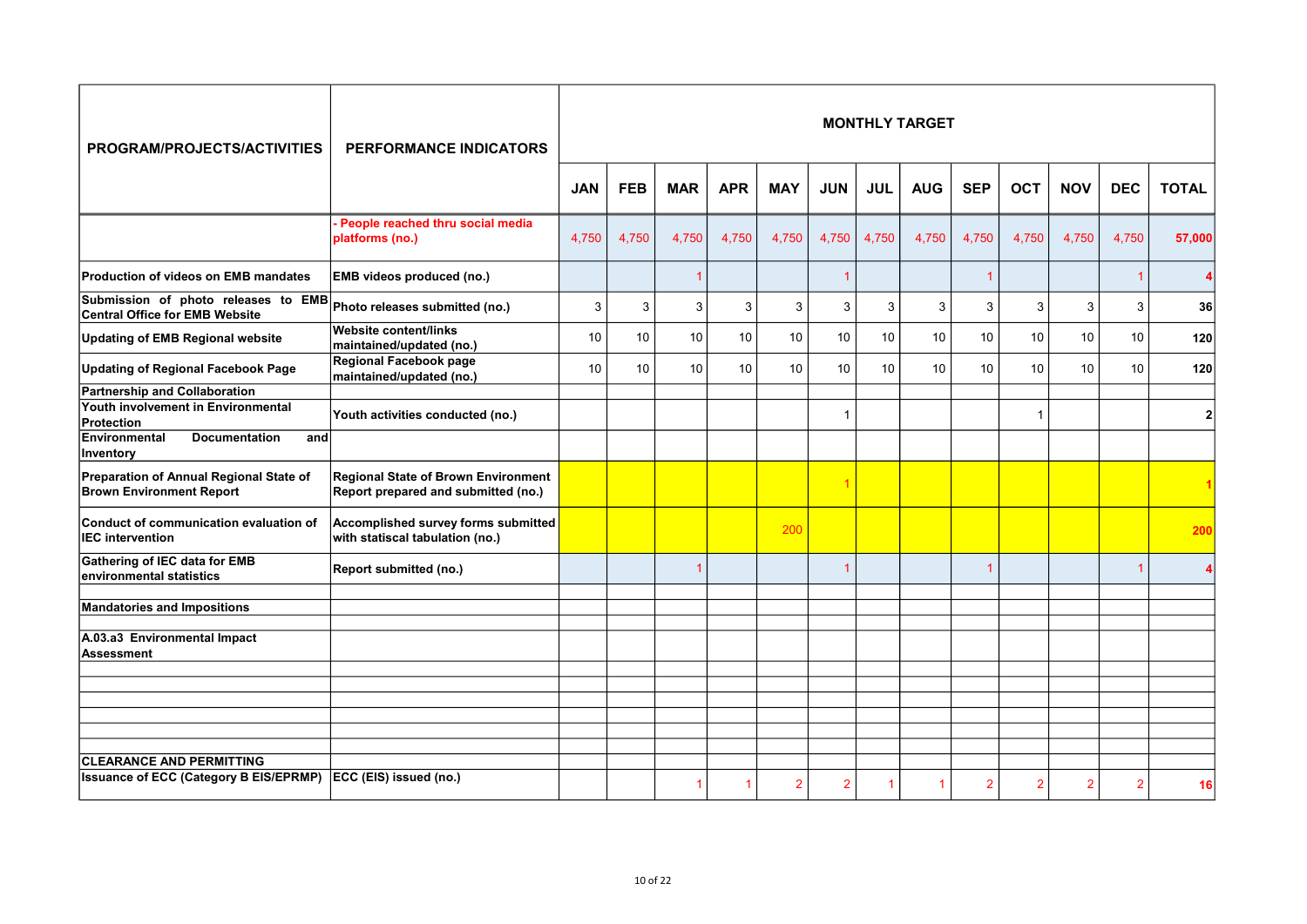| PROGRAM/PROJECTS/ACTIVITIES                                                                                              | <b>PERFORMANCE INDICATORS</b>                                                     |                |                |                |                |                 |                         |                | <b>MONTHLY TARGET</b> |                |                 |                |                |                |
|--------------------------------------------------------------------------------------------------------------------------|-----------------------------------------------------------------------------------|----------------|----------------|----------------|----------------|-----------------|-------------------------|----------------|-----------------------|----------------|-----------------|----------------|----------------|----------------|
|                                                                                                                          |                                                                                   | <b>JAN</b>     | <b>FEB</b>     | <b>MAR</b>     | <b>APR</b>     | <b>MAY</b>      | <b>JUN</b>              | <b>JUL</b>     | <b>AUG</b>            | <b>SEP</b>     | <b>OCT</b>      | <b>NOV</b>     | <b>DEC</b>     | <b>TOTAL</b>   |
| <b>Issuance of ECC (Category B IEE</b><br>Checklist - filed through Online System)                                       | ECC (IEE) issued (no.)                                                            | 18             | 26             | 26             | 26             | 27              | 27                      | 27             | 27                    | 26             | 26              | 26             | 26             | 308            |
| Issuance of CNC - Category C & prior to<br>1982                                                                          | CNC issued (no.)                                                                  | $\Delta$       | 4              | 5              | 5              | $5\phantom{.0}$ | 5                       | 5              | 5                     | 5              | 5               | 5              | 5              | 58             |
| Registration of EIA Reviewers, Preparers,<br>and Consultancy Firm using EIA regional<br>registry system                  | EIA Reviewers, Preparers, and<br><b>Consultancy Firm registered (no.)</b>         |                |                |                |                |                 |                         |                |                       |                |                 |                |                | 11             |
| Identification/Survey of projects operating<br>without ECC                                                               | Projects surveyed with site inspection<br>reports submitted (no.)                 | 3              | 15             | 15             | 15             | 15              | 15                      | 17             | 17                    | 18             | 18              | 18             | 18             | 184            |
| Validation of CNC (Category D)                                                                                           | CNC validated with report submitted<br>(no.)                                      |                | $\mathbf{1}$   | -1             |                | $\mathbf{1}$    | $\overline{1}$          |                |                       | $\mathbf{1}$   | 1               | $\mathbf{1}$   |                | 7              |
| <b>MONITORING AND ENFORCEMENT</b>                                                                                        |                                                                                   |                |                |                |                |                 |                         |                |                       |                |                 |                |                |                |
| Monitoring of Projects in compliance with<br><b>ECC conditions and EMP (ECPs)</b>                                        | <b>ECPs monitored with reports</b><br>submitted (no.)                             |                | $\mathbf{1}$   | 2              | $\overline{2}$ | $\overline{2}$  | $\overline{2}$          | $\overline{1}$ | $\overline{1}$        | $\mathbf{1}$   | $\overline{1}$  | $\mathbf{1}$   |                | 14             |
|                                                                                                                          | - Fund 101                                                                        |                | $\mathbf{1}$   | $\overline{2}$ | $\overline{2}$ | $\overline{2}$  | $\overline{\mathbf{c}}$ | $\mathbf{1}$   | $\mathbf{1}$          | $\mathbf{1}$   | $\mathbf{1}$    | $\mathbf{1}$   |                | 14             |
|                                                                                                                          | - ERF                                                                             |                |                |                |                |                 |                         |                |                       |                |                 |                |                |                |
| Monitoring of Projects in compliance with<br><b>ECC conditions and EMP (Non-ECPs)</b>                                    | Non-ECPs monitored with compliance<br>evaluation reports (CER) submitted<br>(no.) | $\overline{7}$ | 58             | 58             | 58             | 58              | 58                      | 74             | 74                    | 74             | 74              | 73             | 73             | 739            |
|                                                                                                                          | - Fund 101                                                                        | $\overline{7}$ | 58             | 58             | 58             | 58              | 58                      | 74             | 74                    | 74             | $\overline{74}$ | 73             | 73             | 739            |
|                                                                                                                          | - ERF                                                                             |                | $\sim$         |                | $\overline{a}$ |                 |                         |                |                       |                |                 |                | $\overline{a}$ |                |
| Complaints verification                                                                                                  | Complaints acted upon (no.)                                                       |                | 1              | $\mathbf{1}$   |                | $\mathbf{1}$    | $\mathbf{1}$            |                | $\mathbf{1}$          | $\mathbf{1}$   |                 | $\mathbf{1}$   |                | $\overline{7}$ |
| <b>SUPPORT ACTIVITIES</b>                                                                                                |                                                                                   |                |                |                |                |                 |                         |                |                       |                |                 |                |                |                |
| Conduct of Programmatic EIA/SEA per<br>river channels in coordination with MGB,<br><b>DPWH and Provincial Government</b> | Programmatic EIA/SEA report (no.)                                                 |                |                |                |                |                 |                         |                |                       |                |                 |                |                |                |
| <b>Updating of EIA-IS database</b>                                                                                       | Projects updated in database (no.)                                                | $\overline{1}$ | $\overline{1}$ | $\overline{1}$ | $\overline{1}$ | $\overline{1}$  | $\overline{1}$          | $\overline{1}$ | $\overline{1}$        | $\overline{1}$ | $\overline{1}$  | $\overline{1}$ |                | -1             |
| <b>Orientation on EIA Stakeholders</b>                                                                                   | Stakeholders trained (no.)                                                        |                |                |                |                |                 |                         |                | 50                    |                |                 |                |                | 50             |
| Act as Resource Persons (RPs) in MMTs                                                                                    | MMT meetings participated as RP with<br>report submitted (no.)                    |                |                |                |                |                 |                         |                |                       |                |                 |                |                |                |
| <b>Preparation of EIA Annual Report</b>                                                                                  | Annual Report prepared and<br>submitted (no.)                                     | $\overline{1}$ |                |                |                |                 |                         |                |                       |                |                 |                |                |                |
| <b>Mandatories and Impositions</b>                                                                                       |                                                                                   |                |                |                |                |                 |                         |                |                       |                |                 |                |                |                |
|                                                                                                                          |                                                                                   |                |                |                |                |                 |                         |                |                       |                |                 |                |                |                |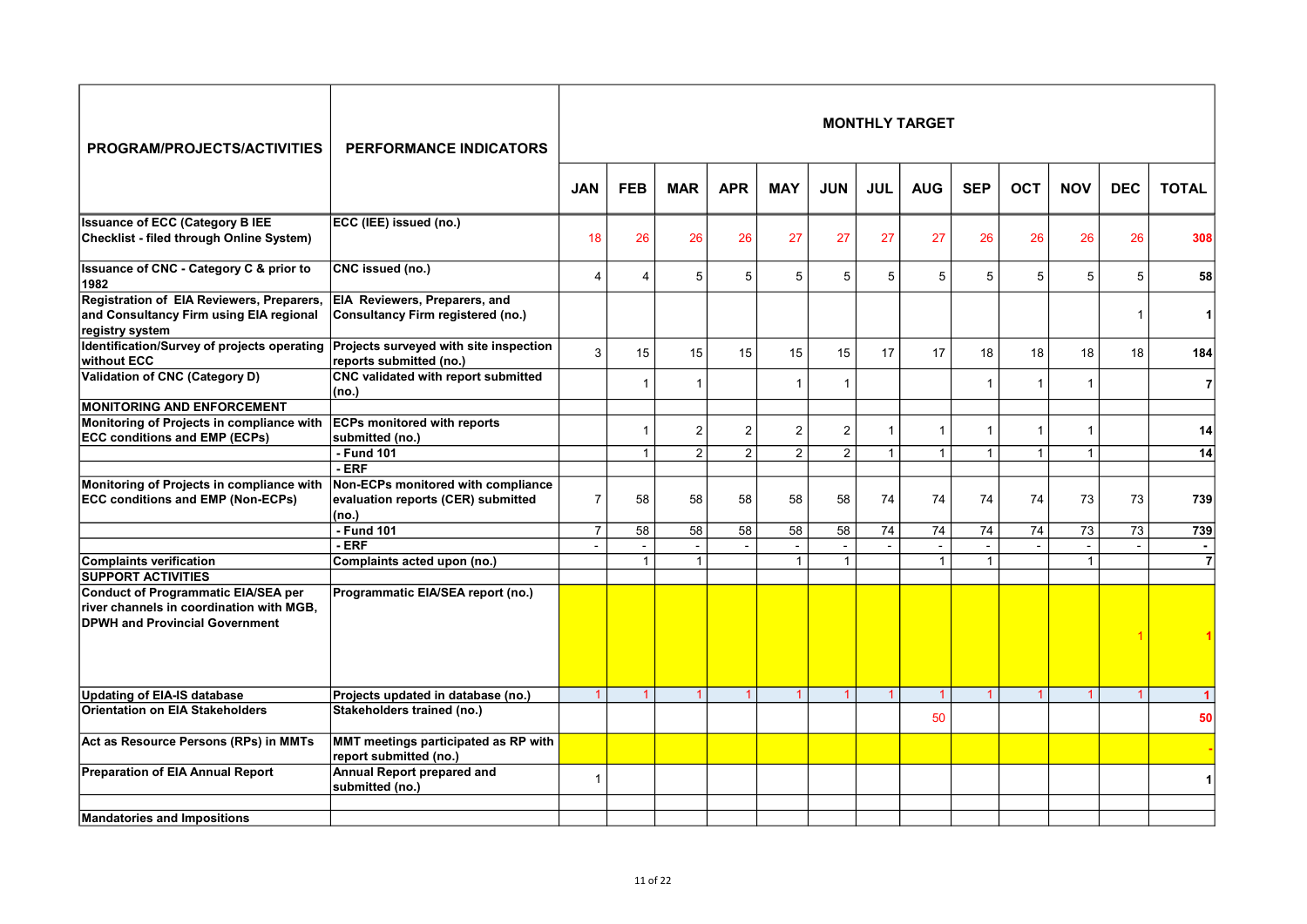| PROGRAM/PROJECTS/ACTIVITIES                                                                                                | PERFORMANCE INDICATORS                                                                                                  |            |            |            |            |                            |                      |                 | <b>MONTHLY TARGET</b> |                 |                                   |            |            |                             |
|----------------------------------------------------------------------------------------------------------------------------|-------------------------------------------------------------------------------------------------------------------------|------------|------------|------------|------------|----------------------------|----------------------|-----------------|-----------------------|-----------------|-----------------------------------|------------|------------|-----------------------------|
|                                                                                                                            |                                                                                                                         | <b>JAN</b> | <b>FEB</b> | <b>MAR</b> | <b>APR</b> | <b>MAY</b>                 | <b>JUN</b>           | <b>JUL</b>      | <b>AUG</b>            | <b>SEP</b>      | <b>OCT</b>                        | <b>NOV</b> | <b>DEC</b> | <b>TOTAL</b>                |
| A.03.b Environmental Regulations and<br><b>Pollution Control</b>                                                           |                                                                                                                         |            |            |            |            |                            |                      |                 |                       |                 |                                   |            |            |                             |
|                                                                                                                            |                                                                                                                         |            |            |            |            |                            |                      |                 |                       |                 |                                   |            |            |                             |
|                                                                                                                            |                                                                                                                         |            |            |            |            |                            |                      |                 |                       |                 |                                   |            |            |                             |
| A.03.b1 Implementation of Clean Air<br><b>Regulations</b>                                                                  |                                                                                                                         |            |            |            |            |                            |                      |                 |                       |                 |                                   |            |            |                             |
|                                                                                                                            |                                                                                                                         |            |            |            |            |                            |                      |                 |                       |                 |                                   |            |            |                             |
| Clean Air Program<br><b>CLEARANCE AND PERMITTING</b>                                                                       |                                                                                                                         |            |            |            |            |                            |                      |                 |                       |                 |                                   |            |            |                             |
| <b>Issuance of Permit to Operate</b><br><b>Updating of Industrial Database</b>                                             | Permit To Operate Issued (no.)<br>Database updated (no)                                                                 | 20         | 38         | 59         | 60<br>1    | 59<br>$\blacktriangleleft$ | 59<br>$\overline{1}$ | $\overline{58}$ | 58<br>1               | $\overline{58}$ | $\overline{58}$<br>$\overline{1}$ | 58<br>1    | 57         | 642<br>$\blacktriangleleft$ |
| <b>MONITORING AND ENFORCEMENT</b>                                                                                          |                                                                                                                         |            |            |            |            |                            |                      |                 |                       |                 |                                   |            |            |                             |
| <b>Ambient Air Quality Monitoring</b>                                                                                      | <b>Air Quality Sampling Station Operated</b><br>and Maintained (automatic and/or<br>manual) with report submitted (no.) | $\sqrt{5}$ | 5          | 5          | 5          | 5                          | 5                    | 5               | 5                     | 5               | 5                                 | 5          | 5          |                             |
| <b>Downloading of Funds for the New Pilot</b><br><b>Outsource Station</b>                                                  | <b>Outsourcing of Ambient Air Quality</b><br><b>Monitoring</b>                                                          |            |            |            |            |                            |                      |                 |                       |                 |                                   |            |            |                             |
| <b>Support to Outsourcing of EMB</b><br><b>Continuous Ambient Air Quality</b><br><b>Monitoring Stations</b>                | <b>Outsourcing of Ambient Air Quality</b><br><b>Monitoring</b>                                                          |            |            |            |            |                            |                      |                 |                       |                 |                                   |            |            |                             |
| <b>Downloading of Additional Funds for the</b><br><b>Operation and Maintenance of Tekran</b><br><b>Station (Argon Gas)</b> | <b>Operation and Maintenance of</b><br><b>Ambient Air Quality Monitoring</b><br><b>Equipment</b>                        |            |            |            |            |                            |                      |                 |                       |                 |                                   |            |            |                             |
|                                                                                                                            | <b>Operation and Maintainance of</b><br><b>Ambient Air Quality Monitoring</b><br>equipment (Open path and PMS) (no.)    |            |            |            |            |                            |                      |                 |                       |                 |                                   |            |            |                             |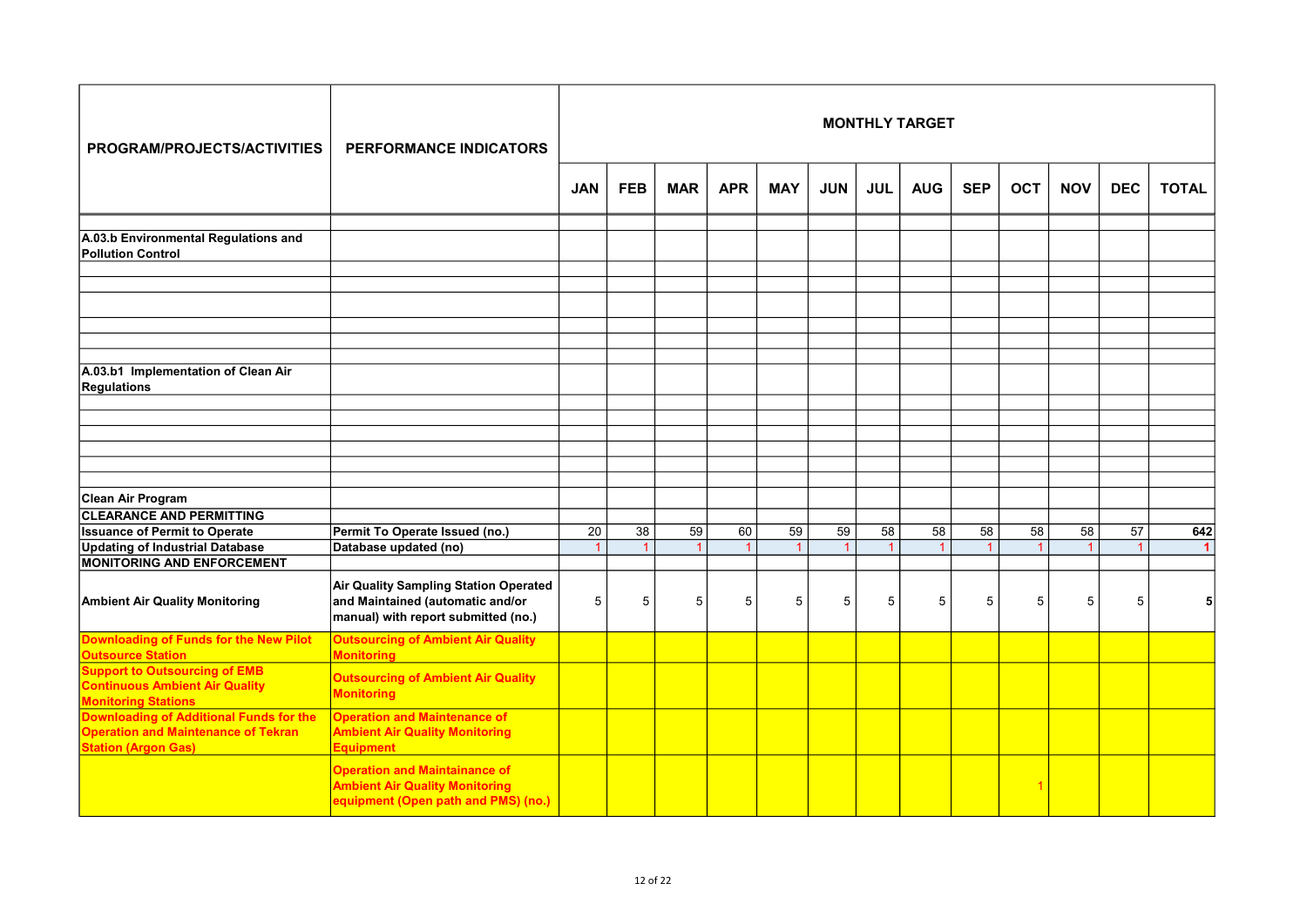| PROGRAM/PROJECTS/ACTIVITIES                                                                                                                                                           | PERFORMANCE INDICATORS                                                                           |                |            |            |              |            |            |              | <b>MONTHLY TARGET</b> |            |                                  |            |            |                                |
|---------------------------------------------------------------------------------------------------------------------------------------------------------------------------------------|--------------------------------------------------------------------------------------------------|----------------|------------|------------|--------------|------------|------------|--------------|-----------------------|------------|----------------------------------|------------|------------|--------------------------------|
|                                                                                                                                                                                       |                                                                                                  | <b>JAN</b>     | <b>FEB</b> | <b>MAR</b> | <b>APR</b>   | <b>MAY</b> | <b>JUN</b> | <b>JUL</b>   | <b>AUG</b>            | <b>SEP</b> | <b>OCT</b>                       | <b>NOV</b> | <b>DEC</b> | <b>TOTAL</b>                   |
| <b>Support to Maintenance Cost for 1 DKK</b><br><b>TOA Station of EMB CAR</b>                                                                                                         | <b>Operation and Maintenance of</b><br><b>Ambient Air Quality Monitoring</b><br><b>Equipment</b> |                |            |            |              |            |            |              |                       |            |                                  |            |            |                                |
|                                                                                                                                                                                       | <b>AQM Equipment Calibrated with</b><br>certificate (no.)                                        |                |            |            |              |            |            |              |                       |            | $\overline{7}$                   |            |            | 71                             |
|                                                                                                                                                                                       | -TSP<br>-PM10 (manual)                                                                           |                |            |            |              |            |            |              |                       |            | $\overline{2}$<br>$\overline{3}$ |            |            | 2 <sup>1</sup><br>$\mathbf{3}$ |
|                                                                                                                                                                                       | -PM10/2.5 (automatic/manual)<br>-Gaseous Parameters<br>(automatic/manual)                        |                |            |            |              |            |            |              |                       |            | $\overline{2}$                   |            |            |                                |
| <b>Downloading of Additional Funds for the</b><br><b>Recertification of High Volume Sampler</b><br><b>Calibrator from EMB CO (1 unit ea)</b>                                          | <b>Calibration of Ambient Air Quality</b><br><b>Monitoring Equipment (no.)</b>                   |                |            |            |              |            |            |              |                       |            |                                  |            |            |                                |
| Downloading of Additional Funds for the<br><b>Recertification of Flow Calibrator from</b><br>EMB CO (1 unit ea)                                                                       | <b>Calibration of Ambient Air Quality</b><br><b>Monitoring Equipment</b>                         |                |            |            |              |            |            |              |                       |            |                                  |            |            |                                |
| <b>Support to Calibration Activities of EMB</b><br>RO                                                                                                                                 | <b>Calibration of Ambient Air Quality</b><br><b>Monitoring Equipment</b>                         |                |            |            |              |            |            |              |                       |            |                                  |            |            |                                |
| Downloading of Additional Funds for the<br>procurement of Calibration Gases (SO2,<br>NO2, CO, O2, Zero) - multiple / single<br>cylinder                                               | <b>Calibration of Ambient Air Quality</b><br><b>Monitoring Equipment</b>                         |                |            |            |              |            |            |              |                       |            |                                  |            |            |                                |
|                                                                                                                                                                                       | <b>Air Quality Assessment Report</b><br>submitted (no.)                                          | $\overline{2}$ |            |            |              |            |            |              |                       |            | 1                                |            |            |                                |
|                                                                                                                                                                                       | Quarterly report submitted (no.)                                                                 | $\overline{1}$ |            |            | $\mathbf{1}$ |            |            | $\mathbf{1}$ |                       |            | $\overline{1}$                   |            |            |                                |
|                                                                                                                                                                                       | - Annual report submitted (no.)                                                                  | $\mathbf{1}$   |            |            |              |            |            |              |                       |            |                                  |            |            |                                |
| 2. Support to Air Dispersion Modelling of<br><b>EMB RO</b>                                                                                                                            | <b>Airshed Pre-Designation Activity</b><br>(Software Renewal and Met Data)                       |                |            |            |              |            |            |              |                       |            |                                  |            |            |                                |
| <b>Updating of 3-Year Emission Inventory</b><br>(Stationary , Mobile and Areas Sources<br>with Percentage (%) Coverage of Total<br>Universe per LGUs and GIS Spatial<br>Distribution) | <b>Regional Emission Inventory Updated</b><br>(no.)                                              | 1              |            |            |              |            |            | 1            |                       |            | 1                                |            |            |                                |
| <b>Operationalization of Airshed</b>                                                                                                                                                  | <b>Attainment and Non-Attainment Areas</b><br>Designated (no.)                                   | 1              |            |            |              |            | 1          |              |                       |            | 1                                | 1          |            |                                |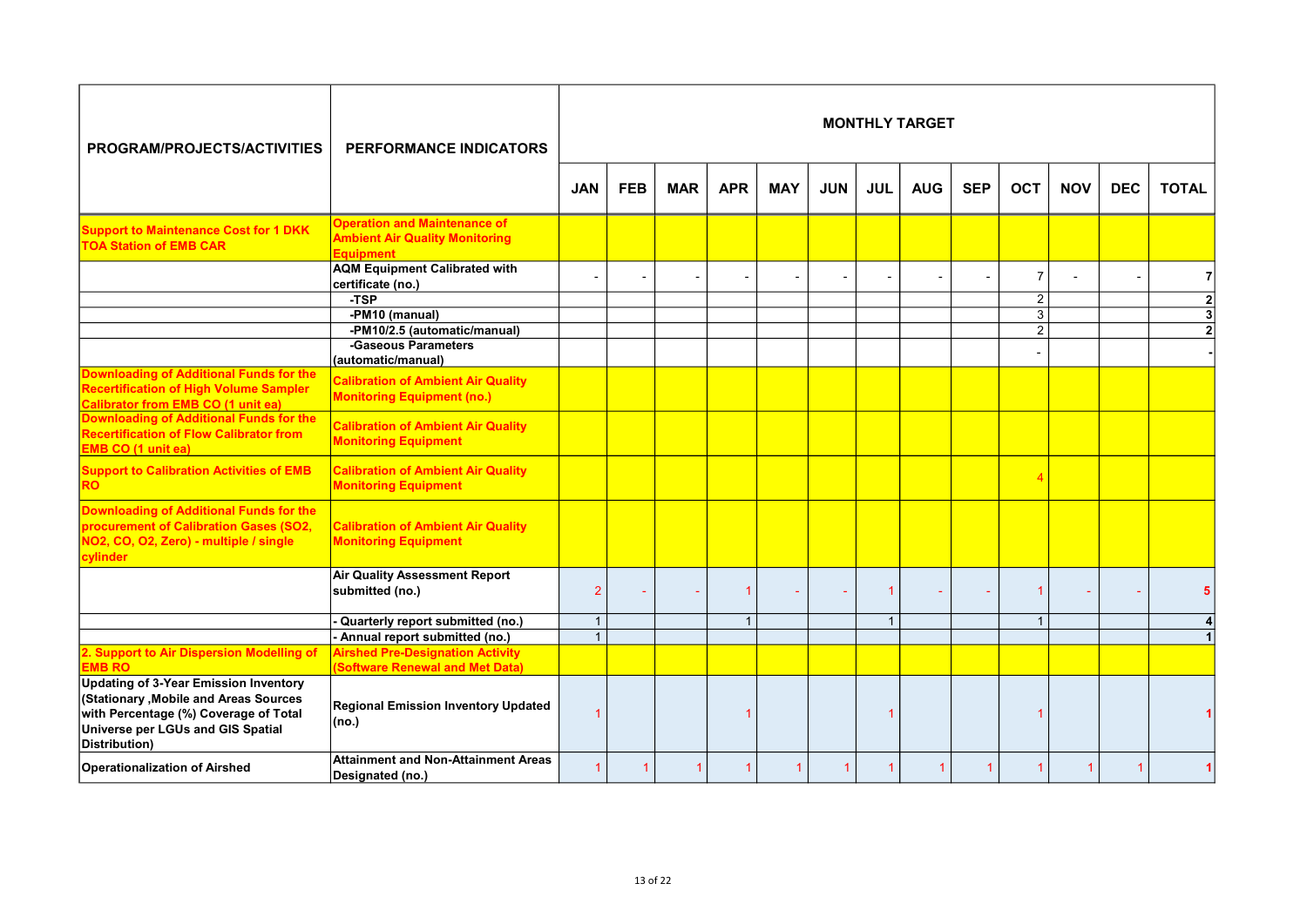| PROGRAM/PROJECTS/ACTIVITIES                                                    | PERFORMANCE INDICATORS                                                                                                                              |                |            |            |            |            |            |                | <b>MONTHLY TARGET</b> |              |                |              |            |              |
|--------------------------------------------------------------------------------|-----------------------------------------------------------------------------------------------------------------------------------------------------|----------------|------------|------------|------------|------------|------------|----------------|-----------------------|--------------|----------------|--------------|------------|--------------|
|                                                                                |                                                                                                                                                     | <b>JAN</b>     | <b>FEB</b> | <b>MAR</b> | <b>APR</b> | <b>MAY</b> | <b>JUN</b> | <b>JUL</b>     | <b>AUG</b>            | <b>SEP</b>   | <b>OCT</b>     | <b>NOV</b>   | <b>DEC</b> | <b>TOTAL</b> |
|                                                                                | <b>Annual Airshed Status Report</b><br>Prepared and submitted (no.)                                                                                 | 1              |            |            |            |            |            |                |                       |              |                |              |            |              |
|                                                                                | Technical Assistance Conducted (no.)                                                                                                                | $\mathbf{1}$   |            |            |            |            |            |                |                       |              |                |              |            |              |
|                                                                                | <b>Promotional and other IEC Activity</b><br>Conducted (no.)                                                                                        |                |            |            |            |            |            |                |                       |              |                |              |            |              |
|                                                                                | <b>Airshed Emission Inventory for</b><br><b>Stationary , Mobile and Areas Sources</b><br>within the Airshed prepared with<br>report submitted (no.) | $\overline{1}$ |            |            |            |            |            |                |                       |              |                |              |            |              |
|                                                                                | Annual air quality monitoring data with<br>75% data capture compiled, assessed<br>and submitted (no.)                                               | $\overline{1}$ |            |            |            |            |            |                |                       |              |                |              |            |              |
| <b>Establishment of New Airshed</b>                                            | Report prepared and submitted (no.)                                                                                                                 |                |            |            |            |            |            |                |                       |              |                |              | 1          | 1            |
| <b>Assessment of Air Quality Management</b><br><b>Fund (AQMF) utilization</b>  | Quarterly physical and financial report<br>submitted (no.)                                                                                          |                |            |            |            |            |            | $\overline{1}$ |                       |              |                |              |            |              |
| <b>Monitoring of EANET Site</b><br><b>Compliance Monitoring of Firms</b>       | Site Monitored (no.)<br><b>Firms Monitored with Report</b><br>Submitted (no.)                                                                       | 9              | 46         | 46         | 46         | 46         | 46         | 60             | 60                    | 59           | 59             | 59           | 59         | 595          |
| <b>Support to Stack Sampling Activities (High</b><br><b>Temperature Probe)</b> | <b>Industrial Compliance Monitoring (no.)</b>                                                                                                       |                |            |            |            |            |            |                |                       |              |                |              |            |              |
| <b>Evaluation and Approval of Source</b><br>Specific Test Plan                 | <b>Source Specific Test Plan Evaluated</b><br>and Approved (no.)                                                                                    | $\overline{2}$ | 6          | 6          | 6          | 5          | 5          | 5              | 5                     | 5            | 5              | 5            | 5          | 60           |
| Conduct of survey of firms/<br>establishments with no PTO                      | Firms surveyed with report submitted<br>(no.)                                                                                                       | 6              | 40         | 40         | 40         | 40         | 40         | 53             | 53                    | 53           | 53             | 53           | 53         | 524          |
| RATA/RAA/CGA monitoring of firms with<br><b>CEMS and COMS</b>                  | Firms with CEMS and COMS<br>monitored with Conducted Audits<br>(RATA/RAA/CGA) (no.)                                                                 |                |            |            |            |            |            | $\mathbf{1}$   | $\overline{1}$        | $\mathbf{1}$ | $\overline{1}$ | $\mathbf{1}$ |            | 5            |
| <b>CEMS and COMS Connection / Data</b><br>Transmission                         | Firms with CEMS and COMS complied<br>with online submission based on MC<br>2021-14 (no.)                                                            |                |            |            |            |            | 5          |                |                       | 5            |                |              | 5          |              |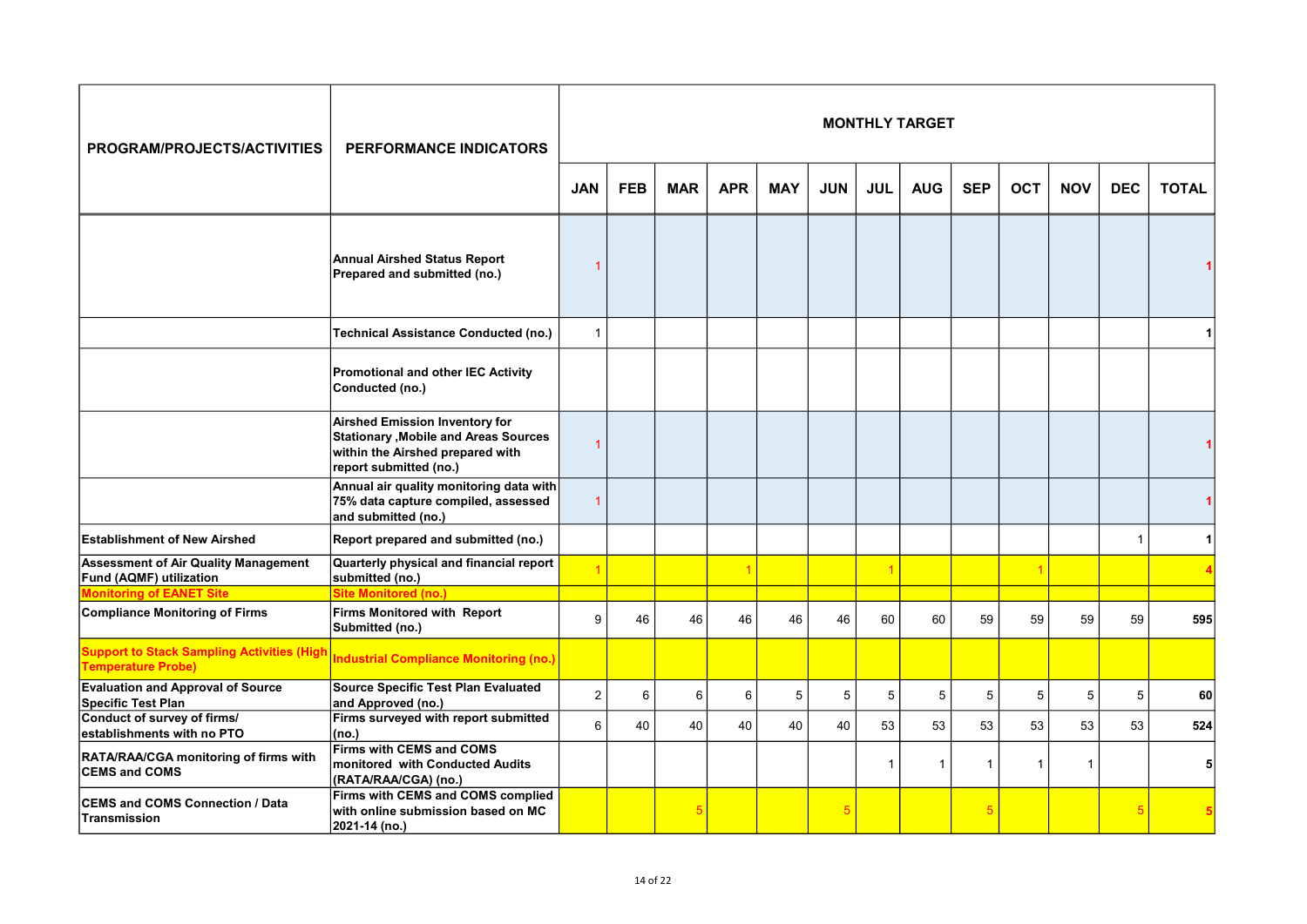| PROGRAM/PROJECTS/ACTIVITIES                                                                                            | PERFORMANCE INDICATORS                                                                         |                |            |            |                |            |                |            | <b>MONTHLY TARGET</b> |            |                |                |                       |              |
|------------------------------------------------------------------------------------------------------------------------|------------------------------------------------------------------------------------------------|----------------|------------|------------|----------------|------------|----------------|------------|-----------------------|------------|----------------|----------------|-----------------------|--------------|
|                                                                                                                        |                                                                                                | <b>JAN</b>     | <b>FEB</b> | <b>MAR</b> | <b>APR</b>     | <b>MAY</b> | <b>JUN</b>     | <b>JUL</b> | <b>AUG</b>            | <b>SEP</b> | <b>OCT</b>     | <b>NOV</b>     | <b>DEC</b>            | <b>TOTAL</b> |
| <b>Establishment of Regional Real-Time Data</b><br><b>Acquisition and Handling System (DAHS)</b>                       | <b>CEMS/COMS DAHS Connection (no)</b>                                                          |                |            |            |                |            |                |            |                       |            |                |                |                       |              |
| Monitoring of Private Emission Testing<br>Centers (PETCs) and/or Privatized Motor<br>Vehicle Inspection System (PMVIS) | PETCs and/or PMVIS Monitored with<br>reports submitted (no.)                                   |                | 3          | 3          | 3              | 3          | 3              | 5          | 5                     | 5          | Δ              | $\overline{4}$ | Δ                     | 42           |
| <b>SUPPORT ACTIVITIES</b>                                                                                              |                                                                                                |                |            |            |                |            |                |            |                       |            |                |                |                       |              |
| <b>Updating of Air Quality Database (EMIS)</b>                                                                         | <b>Quarterly Database Updated and Data</b><br><b>Management with Report Submitted</b><br>(no.) | $\overline{1}$ |            |            | $\mathbf{1}$   |            |                | 1          |                       |            | $\overline{1}$ |                |                       |              |
| <b>Capacity Building for Air Quality</b><br>Management                                                                 | <b>Capacity Building/Training conducted</b><br>(no.)                                           |                |            |            |                |            | $\overline{4}$ |            |                       |            |                |                |                       |              |
| Preparation of the Annual National Air<br><b>Quality Status Report</b>                                                 | <b>Annual Air Quality Status Report</b><br>Prepared and submitted (no.)                        | -1             |            |            |                |            |                |            |                       |            |                |                |                       |              |
| <b>Mandatories and Impositions</b>                                                                                     |                                                                                                |                |            |            |                |            |                |            |                       |            |                |                |                       |              |
|                                                                                                                        |                                                                                                |                |            |            |                |            |                |            |                       |            |                |                |                       |              |
| A.03.b2 Implementation of Clean Water<br><b>Regulations</b>                                                            |                                                                                                |                |            |            |                |            |                |            |                       |            |                |                |                       |              |
|                                                                                                                        |                                                                                                |                |            |            |                |            |                |            |                       |            |                |                |                       |              |
|                                                                                                                        |                                                                                                |                |            |            |                |            |                |            |                       |            |                |                |                       |              |
|                                                                                                                        |                                                                                                |                |            |            |                |            |                |            |                       |            |                |                |                       |              |
|                                                                                                                        |                                                                                                |                |            |            |                |            |                |            |                       |            |                |                |                       |              |
|                                                                                                                        |                                                                                                |                |            |            |                |            |                |            |                       |            |                |                |                       |              |
| Clean Water program                                                                                                    |                                                                                                |                |            |            |                |            |                |            |                       |            |                |                |                       |              |
| <b>Issuance of Waste Water Discharge Permit</b>                                                                        | Waste Water Discharge Permit issued<br>(no.)                                                   | 12             | 13         | 13         | 13             | 14         | 14             | 14         | 14                    | 13         | 13             | 13             | 12                    | 158          |
| <b>PCO Accreditation</b>                                                                                               | PCO Accredited (no.)                                                                           | 17             | 47         | 47         | 47             | 47         | 47             | 42         | 42                    | 42         | 42             | 40             | 40                    | 500          |
|                                                                                                                        | PCO updated database submitted<br>(no.)                                                        |                |            |            |                |            | $\overline{1}$ |            |                       |            |                |                |                       | 12           |
| <b>MONITORING AND ENFORCEMENT</b>                                                                                      |                                                                                                |                |            |            |                |            |                |            |                       |            |                |                |                       |              |
| <b>Ambient Water Quality Monitoring</b>                                                                                | <b>Monitoring of Waterbodies</b>                                                               |                |            |            |                |            |                |            |                       |            |                |                |                       |              |
|                                                                                                                        | -Priority waterbodies monitored (no.)                                                          | $\overline{4}$ | 4          |            | $\overline{4}$ | 4          | $\overline{4}$ | 4          | 4                     | 4          | 4              | 4              | $\boldsymbol{\Delta}$ |              |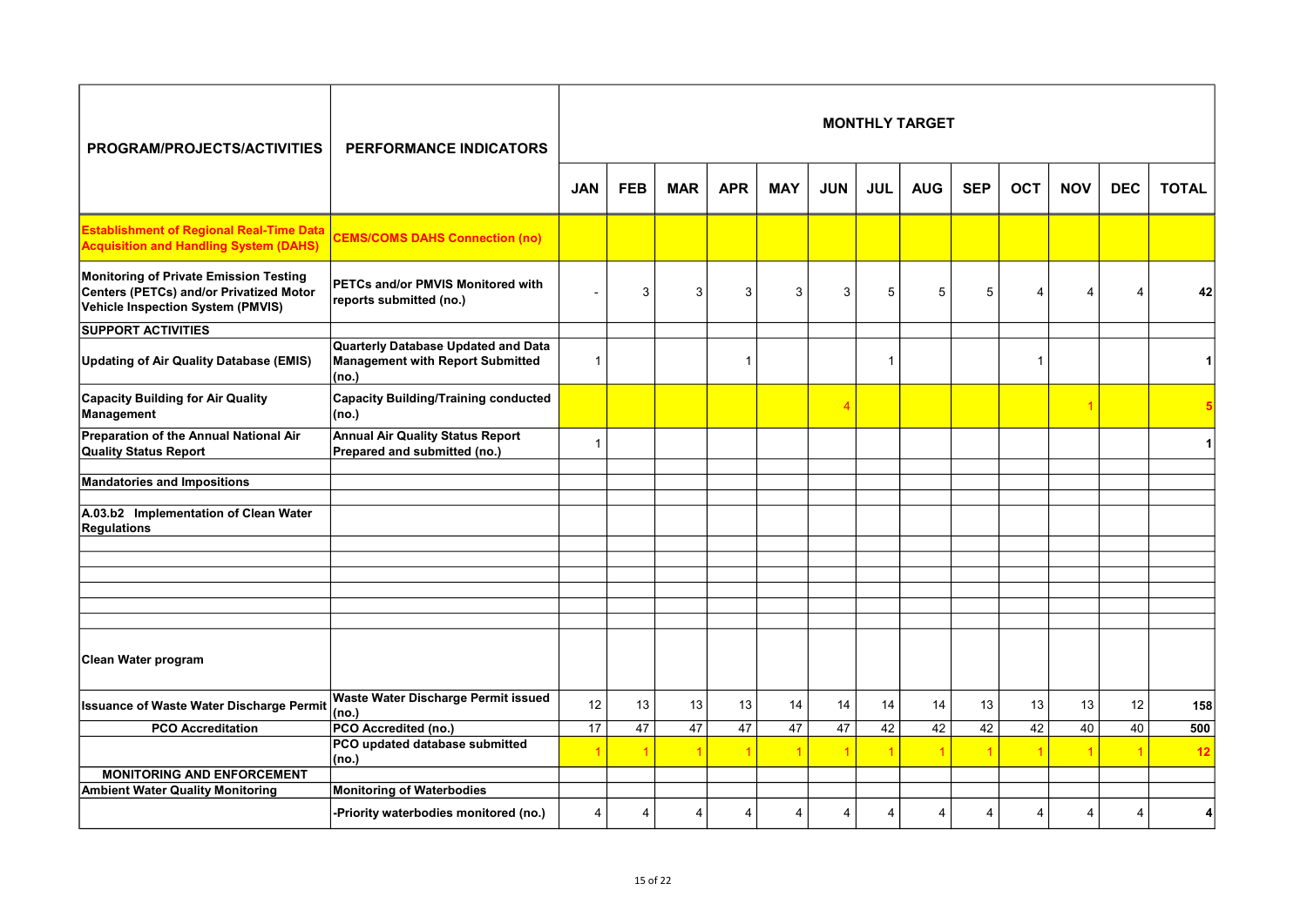| PROGRAM/PROJECTS/ACTIVITIES                                                | <b>PERFORMANCE INDICATORS</b>                                                     |                |              |                |             |              |                |                | <b>MONTHLY TARGET</b> |                |             |              |                |              |
|----------------------------------------------------------------------------|-----------------------------------------------------------------------------------|----------------|--------------|----------------|-------------|--------------|----------------|----------------|-----------------------|----------------|-------------|--------------|----------------|--------------|
|                                                                            |                                                                                   | <b>JAN</b>     | <b>FEB</b>   | <b>MAR</b>     | <b>APR</b>  | <b>MAY</b>   | <b>JUN</b>     | <b>JUL</b>     | <b>AUG</b>            | <b>SEP</b>     | <b>OCT</b>  | <b>NOV</b>   | <b>DEC</b>     | <b>TOTAL</b> |
|                                                                            | -Other Water bodies monitored (no.)                                               |                |              | 13             |             |              | 13             |                |                       | 13             |             |              | 13             | 13           |
|                                                                            | -Priority Recreational waters<br>monitored (no.)                                  | 3              | 3            | 3              | 3           | 3            | 3              | 3              | 3                     | 3              | 3           | 3            | 3              | 31           |
|                                                                            | -Other Recreational waters monitored<br>(no.)                                     | 3              | 3            | 3              | 3           | 3            | 3              | 3              | 3                     | 3              | 3           | 3            | 3              | 3            |
| The Adopt-An-Estero/Water Body Program Adopted esteros monitored (no.)     |                                                                                   |                |              | $\overline{4}$ |             |              | $\overline{4}$ |                |                       | $\overline{4}$ |             |              | $\overline{4}$ | $\vert$      |
| <b>Submission of Water Quality Assessment</b><br>Report                    | <b>Water Quality Assessment Report</b><br>submitted (no.)                         | $\overline{2}$ |              |                |             |              |                |                |                       |                |             |              |                | 3            |
|                                                                            | -Semi-Annual assessment report<br>submitted (no.)                                 | $\overline{1}$ |              |                |             |              |                |                |                       |                |             |              |                |              |
|                                                                            | -Annual assessment report submitted<br>(no.)                                      | 1              |              |                |             |              |                |                |                       |                |             |              |                |              |
| <b>Classification/re-classification of Water</b><br>Bodies                 | Waterbodies endorsed for<br>classification (no.)                                  |                |              |                |             |              |                |                |                       |                |             |              | $\overline{2}$ |              |
|                                                                            | <b>Classified Water bodies reviewed for</b><br>re-classification (no.)            |                |              |                |             |              |                |                |                       |                |             |              |                |              |
| <b>Designation/Delineation of Water Quality</b><br><b>Management Areas</b> | WQMA endorsed for designation (no.)                                               |                |              |                |             |              |                |                |                       |                |             |              |                |              |
| <b>Operationalization of Water Quality</b><br><b>Management Areas</b>      | <b>WQMA Operationalized (no.)</b>                                                 |                |              |                |             | 2            |                | $\overline{2}$ |                       |                |             |              |                |              |
| Assessment of Pollution load for fresh<br>waterbodies in WQMA              | Waterbody in WQMA assessed<br>(assimilative capacity and pollution<br>load) (no.) |                |              |                |             |              |                |                |                       |                |             |              |                |              |
| Compliance Monitoring of Establishments                                    | <b>Establishments monitored with</b><br>reports submitted(no.)                    | 11             | 61           | 61             | 61          | 61           | 61             | 80             | 80                    | 79             | 79          | 79           | 79             | 792          |
|                                                                            | Firms Surveyed with report submitted<br>(no.)                                     | 12             | 43           | 43             | 43          | 43           | 43             | 53             | 53                    | 53             | 52          | 52           | 52             | 542          |
| <b>SUPPORT ACTIVITIES</b>                                                  |                                                                                   |                |              |                |             |              |                |                |                       |                |             |              |                |              |
| <b>Updating of Water Quality Management</b><br><b>Information System</b>   | Database updated with certificate of<br>completion submitted (no.)                | $\mathbf{1}$   | $\mathbf{1}$ |                | $\mathbf 1$ | $\mathbf{1}$ | $\mathbf{1}$   | 1              | 1                     |                | $\mathbf 1$ | $\mathbf{1}$ |                |              |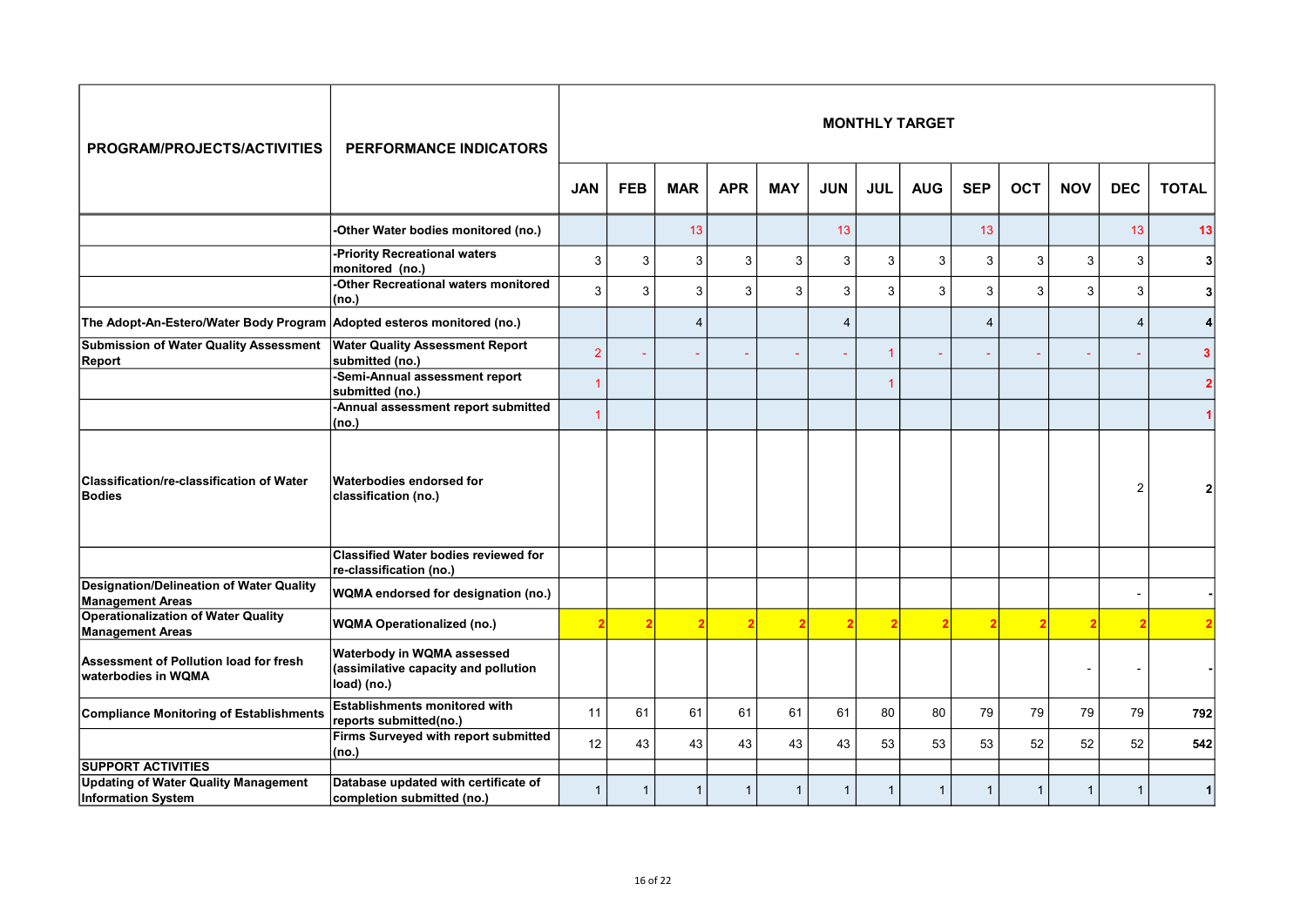| PROGRAM/PROJECTS/ACTIVITIES                                                                                                       | <b>PERFORMANCE INDICATORS</b>                                                      |                |            |                |            |             |                |            | <b>MONTHLY TARGET</b> |                |            |            |            |              |
|-----------------------------------------------------------------------------------------------------------------------------------|------------------------------------------------------------------------------------|----------------|------------|----------------|------------|-------------|----------------|------------|-----------------------|----------------|------------|------------|------------|--------------|
|                                                                                                                                   |                                                                                    | <b>JAN</b>     | <b>FEB</b> | <b>MAR</b>     | <b>APR</b> | <b>MAY</b>  | <b>JUN</b>     | <b>JUL</b> | <b>AUG</b>            | <b>SEP</b>     | <b>OCT</b> | <b>NOV</b> | <b>DEC</b> | <b>TOTAL</b> |
| Preparation of Annual Regional Water<br><b>Quality Status report</b>                                                              | <b>Annual Regional Water Quality Status</b><br>Report prepared and submitted (no.) | $\overline{1}$ |            |                |            |             |                |            |                       |                |            |            |            |              |
| Capacity Building for LGUs in preparation<br>for DTP                                                                              | <b>Capacity Building/Training conducted</b><br>(no.)                               |                |            |                |            |             |                |            |                       |                |            |            |            |              |
| Support for the Hauling of solid wastes in<br>the Boracay Island                                                                  | Monthly report prepared and<br>submitted (no.)                                     |                |            |                |            |             |                |            |                       |                |            |            |            |              |
| Manila Bay Rehabilitation Program                                                                                                 |                                                                                    |                |            |                |            |             |                |            |                       |                |            |            |            |              |
| <b>Mandatories and Impositions</b>                                                                                                |                                                                                    |                |            |                |            |             |                |            |                       |                |            |            |            |              |
| A.03.b3 Implementation of Ecological<br>Solid Waste Management Regulations                                                        |                                                                                    |                |            |                |            |             |                |            |                       |                |            |            |            |              |
|                                                                                                                                   |                                                                                    |                |            |                |            |             |                |            |                       |                |            |            |            |              |
|                                                                                                                                   |                                                                                    |                |            |                |            |             |                |            |                       |                |            |            |            |              |
|                                                                                                                                   |                                                                                    |                |            |                |            |             |                |            |                       |                |            |            |            |              |
| Provision of Technical Assistance in the<br>implementation of ESWM                                                                |                                                                                    |                |            |                |            |             |                |            |                       |                |            |            |            |              |
| Initial Review and Evaluation of 10-year<br><b>SWM Plans of LGUs</b>                                                              | 10-year SWM plans evaluated and<br>endorsed (no.)                                  |                | 2          |                |            | 3           |                |            | 5                     |                |            | 5          |            | 15           |
| Technical Assistance in the Clustering of<br><b>LGUs for Common Sanitary Landfill</b><br>Facility/Solid Waste Management Facility | LGUs assisted in the site assessment<br>of proposed SLF (no.)                      |                |            |                |            | $\mathbf 1$ |                |            | -1                    |                |            | 1          |            |              |
|                                                                                                                                   | LGUs assisted in the design of SLF<br>(no.)                                        |                |            | $\overline{1}$ |            |             | $\overline{1}$ |            |                       | $\overline{1}$ |            |            |            | 31           |
| Support in the Operation of Biogas<br>Digetser (Fabrication of Biogas Digester)                                                   | LGU assisted with report submitted<br>(no.)                                        |                |            |                |            |             |                |            |                       |                | 1          |            |            | 1            |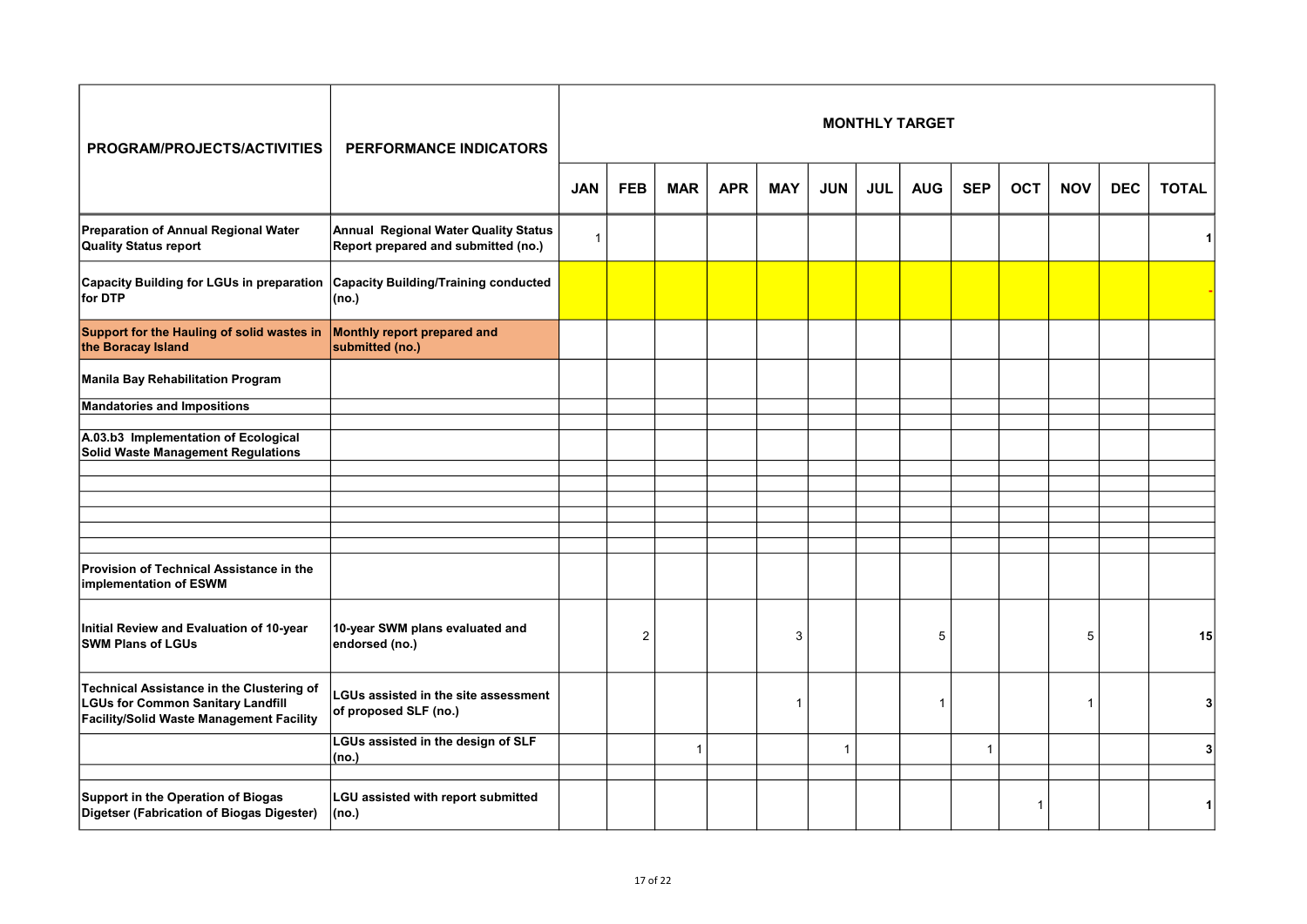| <b>PROGRAM/PROJECTS/ACTIVITIES</b>                                                                                                                     | <b>PERFORMANCE INDICATORS</b>                                                                           |            |                |                |                |                |                |                | <b>MONTHLY TARGET</b> |                 |            |            |            |              |
|--------------------------------------------------------------------------------------------------------------------------------------------------------|---------------------------------------------------------------------------------------------------------|------------|----------------|----------------|----------------|----------------|----------------|----------------|-----------------------|-----------------|------------|------------|------------|--------------|
|                                                                                                                                                        |                                                                                                         | <b>JAN</b> | <b>FEB</b>     | <b>MAR</b>     | <b>APR</b>     | <b>MAY</b>     | <b>JUN</b>     | <b>JUL</b>     | <b>AUG</b>            | <b>SEP</b>      | <b>OCT</b> | <b>NOV</b> | <b>DEC</b> | <b>TOTAL</b> |
| Compliance Monitoring on the<br>implementation of the approved 10year<br><b>SWM Plan</b>                                                               | <b>LGUs monitored in the implementation</b><br>of their approved 10 Year SWM Plans<br>(no.)             |            | 10             | 10             | 10             | 10             | 10             | 10             | 10                    | 10              | 4          |            |            | 84           |
| <b>Provision of SWM Equipment to Qualified</b><br><b>LGUs</b>                                                                                          | <b>LGUs supported with SWM Equipment</b><br>with report submitted (no.)                                 |            |                |                |                |                |                |                |                       |                 | 35         |            |            | 35           |
| <b>Completion of Phase 2 of the Sanitary</b><br>landfill in the Municipality of Laak, Davao                                                            | <b>Completion of Phase 2 Sanitary landfill</b><br>supported with report submitted (no.)                 |            |                |                |                |                |                |                |                       |                 |            |            |            |              |
| <b>Installation of Trash Traps with Motorized</b><br><b>Stainless Conveyor in the Tributaries of</b><br>the 4 Most Polluted Rivers                     | <b>Trash Traps with Motorized Stainless</b><br><b>Conveyor Installed with report</b><br>submitted (no.) |            |                |                |                |                |                |                |                       |                 |            |            |            |              |
| Support in the engagement of collective                                                                                                                | Monthly report prepared and                                                                             |            |                |                |                |                |                |                |                       |                 |            |            |            |              |
| service for SWM<br><b>Environmental Compliance Monitoring of</b><br><b>SWM Facilities/EMB Funded</b><br><b>MRFs/Rehabilitation of Closed Dumnsites</b> | submitted (no.)                                                                                         |            |                |                |                |                |                |                |                       |                 |            |            |            |              |
| <b>Environmental Monitoring and</b><br>Assessment of the Status of Operation of<br>EMB Funded MRFs (2012-2019) and LGU<br><b>Funded MRFs</b>           | <b>EMB Funded MRFs monitored and</b><br>assessed (no.)                                                  |            |                |                | 10             | 10             | 10             | 10             | 10                    | 9               |            | 5          |            | 79           |
|                                                                                                                                                        | <b>LGUs Funded MRFs monitored and</b><br>assessed (no.)                                                 |            |                |                | 5              | 5              | $\overline{5}$ | $\sqrt{5}$     | 5                     | $5\overline{5}$ |            | 5          |            |              |
| <b>Environmental Compliance Monitoring of</b><br><b>Sanitary Landfill Operation</b>                                                                    | <b>Sanitary Landfill Operation Monitored</b><br>with report submitted (no.)                             |            | $\overline{2}$ | $\overline{2}$ | $\overline{2}$ | $\overline{2}$ | $\overline{2}$ | $\overline{2}$ | $\overline{2}$        | 1               |            |            |            | 15           |
| Monitoring and assessement of the Status<br>of Closure and Rehabilitation of Closed<br><b>Dumpsites</b>                                                | <b>Closed Dumpsites monitored and</b><br>assessed with reports submitted (no.)                          |            | 5              | 5              |                | 5              | 5              |                | 5                     | 5               | 5          |            |            | 35           |
| Support to the Operationalization of the<br><b>Regional Ecology Centers</b>                                                                            | IEC Summit conducted (no.)                                                                              |            |                |                |                |                |                | 1              |                       |                 |            |            |            |              |
|                                                                                                                                                        | <b>Capacity building for LGUs conducted</b><br>(no.)                                                    |            |                |                |                |                |                |                |                       |                 |            |            |            |              |
| <b>Updating of ESWM Database</b>                                                                                                                       | Database updated with reports<br>submitted (no.)                                                        |            |                |                |                |                | $\overline{1}$ | $\overline{1}$ | 1                     |                 |            |            |            |              |
| <b>Preparation of Annual ESWM Status</b><br>Report                                                                                                     | Annual ESWM Status report submitted<br>to EMB Central Office (no.)                                      |            |                |                |                |                |                |                |                       |                 |            |            |            |              |
| Solid Waste Educators and Enforcement<br>Program (SWEEP)                                                                                               |                                                                                                         |            |                |                |                |                |                |                |                       |                 |            |            |            |              |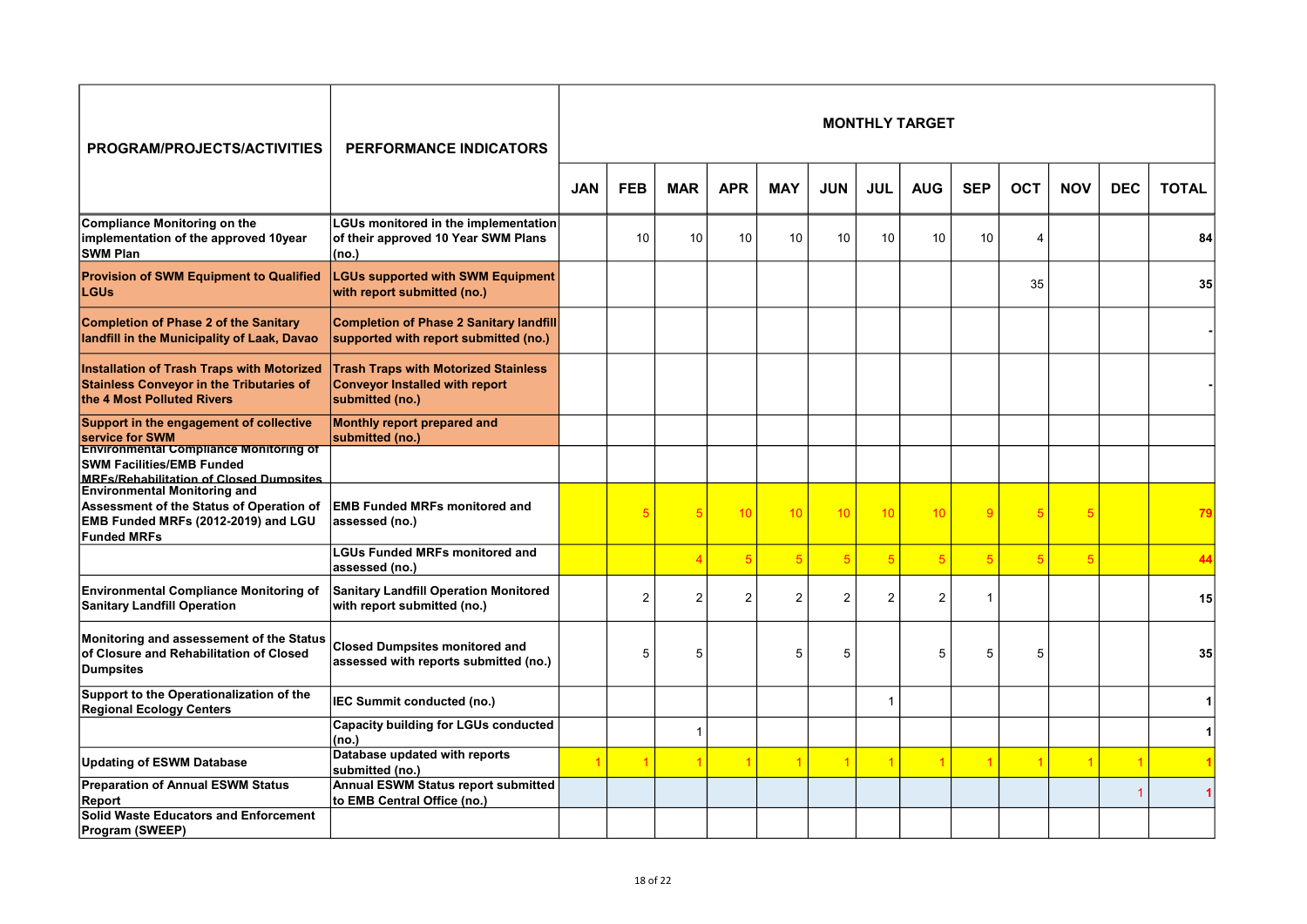| <b>PROGRAM/PROJECTS/ACTIVITIES</b>                                                                                                             | <b>PERFORMANCE INDICATORS</b>                                                                                                  |            |            |            |            |            |            |            | <b>MONTHLY TARGET</b> |            |            |            |            |              |
|------------------------------------------------------------------------------------------------------------------------------------------------|--------------------------------------------------------------------------------------------------------------------------------|------------|------------|------------|------------|------------|------------|------------|-----------------------|------------|------------|------------|------------|--------------|
|                                                                                                                                                |                                                                                                                                | <b>JAN</b> | <b>FEB</b> | <b>MAR</b> | <b>APR</b> | <b>MAY</b> | <b>JUN</b> | <b>JUL</b> | <b>AUG</b>            | <b>SEP</b> | <b>OCT</b> | <b>NOV</b> | <b>DEC</b> | <b>TOTAL</b> |
| Strengthening of the DENR PENROs and<br>CENROs in support to DAO 2018-18                                                                       | <b>Solid Waste Enforcers and Educators</b><br><b>Team-Environmental Monitoring</b><br>Officers (SWEET-EnMos) deployed<br>(no.) | 31         | 31         | 31         | 31         | 31         | 31         | 31         | 31                    | 31         | 31         | 31         | 31         | 31           |
| Mobilization of EnMos in the Monitoring of<br>Unclean Sites in Public Places and<br>Facilitating Clean Up by the Concerned<br><b>Barangays</b> | Unclean sites monitored with reports<br>submitted (no.)                                                                        | 155        | 155        | 155        | 155        | 155        | 155        | 155        | 155                   | 155        | 155        | 155        | 155        | 1,860        |
|                                                                                                                                                | Clean up of unclean sites facilitated<br>with reports submitted (no.)                                                          | 155        | 155        | 155        | 155        | 155        | 155        | 155        | 155                   | 155        | 155        | 155        | 155        | 1,860        |
| Partnership with DENR RPAO on<br>Information Awareness Campaign on<br><b>ESWM</b>                                                              | Information Awareness Campaign on<br><b>ESWM Implemented in Partnership</b><br>with DENR RPAO (no.)                            |            |            |            |            |            | 1          |            |                       |            |            |            |            |              |
| <b>Establishment of Waste to Energy Facility</b>                                                                                               |                                                                                                                                |            |            |            |            |            |            |            |                       |            |            |            |            |              |
| <b>Mandatories and Impositions</b>                                                                                                             |                                                                                                                                |            |            |            |            |            |            |            |                       |            |            |            |            |              |
| A.03.b4 Implementation of Toxic<br>Substances and Hazardous Waste<br><b>Management Regulations</b>                                             |                                                                                                                                |            |            |            |            |            |            |            |                       |            |            |            |            |              |
|                                                                                                                                                |                                                                                                                                |            |            |            |            |            |            |            |                       |            |            |            |            |              |
|                                                                                                                                                |                                                                                                                                |            |            |            |            |            |            |            |                       |            |            |            |            |              |
|                                                                                                                                                |                                                                                                                                |            |            |            |            |            |            |            |                       |            |            |            |            |              |
|                                                                                                                                                |                                                                                                                                |            |            |            |            |            |            |            |                       |            |            |            |            |              |
| A.03.b4.a Toxic Substances<br>Management                                                                                                       |                                                                                                                                |            |            |            |            |            |            |            |                       |            |            |            |            |              |
|                                                                                                                                                |                                                                                                                                |            |            |            |            |            |            |            |                       |            |            |            |            |              |
|                                                                                                                                                |                                                                                                                                |            |            |            |            |            |            |            |                       |            |            |            |            |              |
|                                                                                                                                                |                                                                                                                                |            |            |            |            |            |            |            |                       |            |            |            |            |              |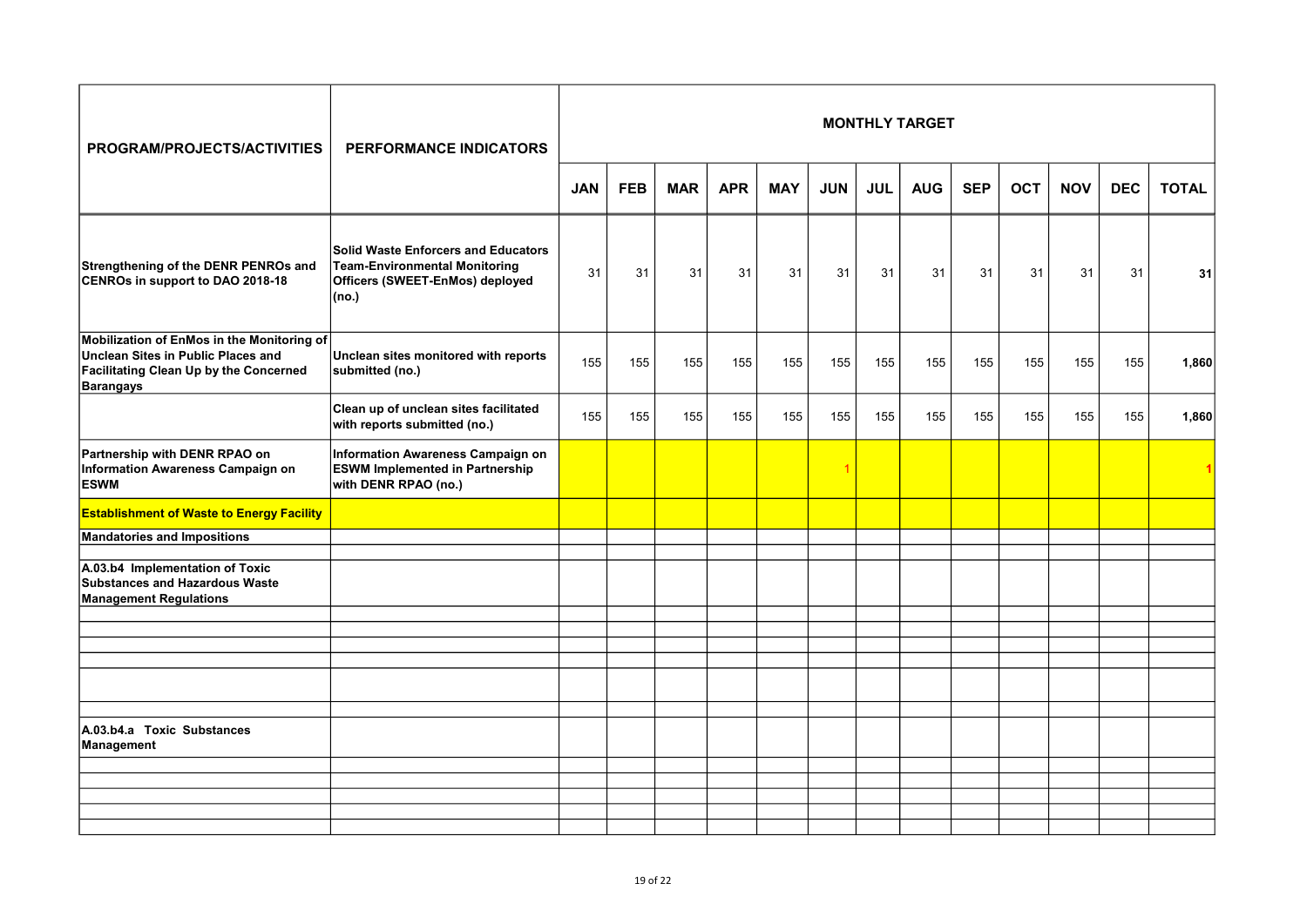| PROGRAM/PROJECTS/ACTIVITIES                                                                                                   | <b>PERFORMANCE INDICATORS</b>                                                                   |                |                |                 |                 |                |                |                | <b>MONTHLY TARGET</b> |                |                 |              |                          |                 |
|-------------------------------------------------------------------------------------------------------------------------------|-------------------------------------------------------------------------------------------------|----------------|----------------|-----------------|-----------------|----------------|----------------|----------------|-----------------------|----------------|-----------------|--------------|--------------------------|-----------------|
|                                                                                                                               |                                                                                                 | <b>JAN</b>     | <b>FEB</b>     | <b>MAR</b>      | <b>APR</b>      | <b>MAY</b>     | <b>JUN</b>     | <b>JUL</b>     | <b>AUG</b>            | <b>SEP</b>     | <b>OCT</b>      | <b>NOV</b>   | <b>DEC</b>               | <b>TOTAL</b>    |
|                                                                                                                               |                                                                                                 |                |                |                 |                 |                |                |                |                       |                |                 |              |                          |                 |
| <b>CLEARANCE AND PERMITTING</b><br><b>Issuance of SQI clearance</b>                                                           | SQI Clearance issued (no.)                                                                      | 18             | 18             | $\overline{18}$ | $\overline{18}$ | 18             | 18             | 18             | 18                    | 18             | $\overline{18}$ | 18           | 18                       | 220             |
| <b>Registration of Industries under Chemical</b><br>Control Order (CCO)                                                       | CCO Registration Certifcate issued<br>(no.)                                                     |                | $\mathbf{1}$   | $\mathbf{1}$    | $\mathbf{1}$    | $\mathbf{1}$   | $\mathbf{1}$   | $\mathbf{1}$   | $\overline{1}$        | $\mathbf{1}$   | $\overline{1}$  | $\mathbf{1}$ | $\overline{\phantom{a}}$ | 10 <sup>1</sup> |
|                                                                                                                               | <b>Registration of Mercury Added</b><br>Products - CCO for Mercury (No.)                        |                |                |                 |                 |                |                |                |                       |                |                 |              |                          |                 |
| <b>Importation Clearance under CCO</b>                                                                                        | <b>CCO Importation Clearance issued</b><br>(no.)                                                | $\overline{2}$ | $\overline{c}$ | $\overline{2}$  | $\overline{2}$  | $\overline{2}$ | $\overline{c}$ | $\overline{2}$ | $\overline{2}$        | $\overline{2}$ | $\overline{2}$  |              | $\overline{\phantom{a}}$ | <b>20</b>       |
| Clearance for ODS Chemical Dealers, Re-<br>sellers & Retailers                                                                | Clearances Issued (no.)                                                                         |                |                |                 |                 |                | 3              |                |                       |                |                 |              | $\overline{2}$           | 5               |
| <b>Registration of Service Providers ODS</b><br><b>Using Equipment</b>                                                        | <b>Service Providers Registration</b><br>Certifcate issued (no.)                                |                |                |                 |                 |                |                |                |                       |                |                 |              |                          |                 |
| <b>Approval of PCB Management Plans</b>                                                                                       | PCB Management Plan approved (no.)                                                              |                |                |                 |                 |                |                |                |                       |                |                 |              |                          |                 |
| <b>MONITORING AND ENFORCEMENT</b>                                                                                             |                                                                                                 |                |                |                 |                 |                |                |                |                       |                |                 |              |                          |                 |
| Chemical Management monitoring of<br>Industries (CCO Registration and<br>Importation Clearance SQI, PCL and new<br>chemicals) | Firms monitored with reports<br>submitted (no.)                                                 |                |                |                 |                 |                | $\overline{2}$ | $\overline{2}$ |                       |                |                 |              |                          |                 |
|                                                                                                                               | Firms CCO registered monitored<br>(no.)                                                         |                | $\mathcal{P}$  | $\overline{2}$  | $\overline{2}$  | $\overline{2}$ |                |                |                       |                |                 |              |                          |                 |
|                                                                                                                               | Firms with issued SQI monitored<br>(no.)                                                        |                | $\overline{2}$ |                 | $\overline{2}$  | $\overline{2}$ | $\overline{2}$ | $\overline{2}$ |                       |                |                 |              |                          | 12              |
|                                                                                                                               | Firms with PCL Compliance<br><b>Certificate/PCL Exemption certificate</b><br>monitored (no.)    |                |                |                 |                 |                |                |                |                       |                |                 |              |                          |                 |
|                                                                                                                               | Firms with issued PMPIN Compliance<br>Certificate monitored (no.)                               |                |                |                 |                 |                |                |                |                       |                |                 |              |                          |                 |
| Monitoring/validation of Phase-out of PCB<br>as stated in the of approved PCB<br><b>Management Plans</b>                      | <b>PCB Management Plan</b><br>implementation monitored/validated<br>with report submitted (no.) |                |                |                 |                 |                |                |                |                       |                |                 |              | 3                        |                 |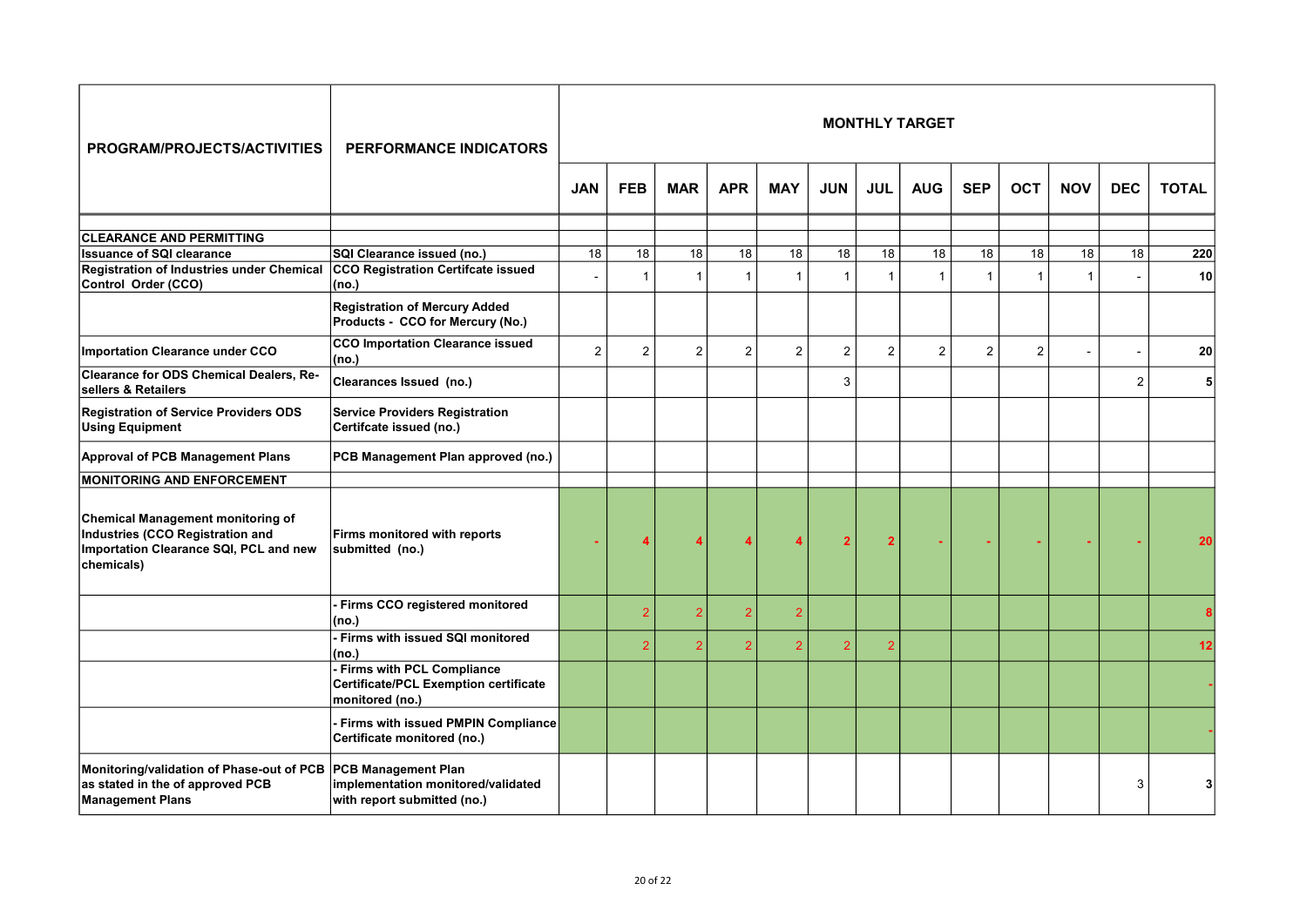| PROGRAM/PROJECTS/ACTIVITIES                                                   | PERFORMANCE INDICATORS                                                                                         |                 |                 |                 |                 |                 |                 |                 | <b>MONTHLY TARGET</b> |                 |                 |                 |            |              |
|-------------------------------------------------------------------------------|----------------------------------------------------------------------------------------------------------------|-----------------|-----------------|-----------------|-----------------|-----------------|-----------------|-----------------|-----------------------|-----------------|-----------------|-----------------|------------|--------------|
|                                                                               |                                                                                                                | <b>JAN</b>      | <b>FEB</b>      | <b>MAR</b>      | <b>APR</b>      | <b>MAY</b>      | <b>JUN</b>      | <b>JUL</b>      | <b>AUG</b>            | <b>SEP</b>      | <b>OCT</b>      | <b>NOV</b>      | <b>DEC</b> | <b>TOTAL</b> |
|                                                                               | Firms with phased-out PCB monitored<br>with report submitted (no.)                                             |                 |                 |                 |                 |                 |                 |                 |                       |                 |                 |                 | 3          | 31           |
| Survey of importers, manufacturers<br>(firms), distributors/dealers, users    | Firms surveyed with reports submitted<br>(no.)                                                                 |                 |                 | 5               |                 |                 | 4               |                 |                       |                 |                 |                 |            |              |
| Survey of PCB owners not registered                                           | Firms surveyed with reports submitted<br>(no.)                                                                 |                 |                 |                 |                 |                 | $\mathbf{1}$    |                 |                       |                 |                 |                 |            |              |
| <b>SUPPORT ACTIVITIES</b>                                                     |                                                                                                                |                 |                 |                 |                 |                 |                 |                 |                       |                 |                 |                 |            |              |
| <b>Preparation of Annual Toxic Chemicals</b><br><b>Regional Status Report</b> | Annual Report prepared and<br>submitted (no.)                                                                  | 1               |                 |                 |                 |                 |                 |                 |                       |                 |                 |                 |            |              |
| A.03.b4.b Hazardous Waste Management                                          |                                                                                                                |                 |                 |                 |                 |                 |                 |                 |                       |                 |                 |                 |            |              |
|                                                                               |                                                                                                                |                 |                 |                 |                 |                 |                 |                 |                       |                 |                 |                 |            |              |
| <b>CLEARANCE AND PERMITTING</b>                                               |                                                                                                                |                 |                 |                 |                 |                 |                 |                 |                       |                 |                 |                 |            |              |
| <b>Issuance of HWG Registration</b>                                           | <b>HWGs Registered (no.)</b>                                                                                   | 11              | 42              | 47              | 47              | 47              | 48              | 48              | 57                    | 57              | 47              | 47              | 46         | 544          |
|                                                                               | Firms                                                                                                          | 10              | 30              | 35              | 35              | 35              | 35              | 35              | 45                    | 45              | 35              | 35              | 35         | 410          |
|                                                                               | - Healthcare                                                                                                   | $\overline{1}$  | 12 <sup>2</sup> | 12              | 12              | 12 <sup>2</sup> | 13              | 13 <sup>°</sup> | 12                    | 12              | 12              | 12 <sup>2</sup> | 11         | 134          |
|                                                                               | Clusters (Dental Clinics, Banks, etc.)                                                                         |                 |                 |                 |                 |                 |                 |                 |                       |                 |                 |                 |            |              |
| <b>Issuance of Permit to Transport</b>                                        | <b>Issued PTT to HWG (no.)</b>                                                                                 | $\overline{19}$ | $\overline{31}$ | $\overline{33}$ | $\overline{33}$ | $\overline{33}$ | $\overline{33}$ | $\overline{33}$ | $\overline{33}$       | $\overline{33}$ | $\overline{33}$ | $\overline{33}$ | 33         | 380          |
| <b>Endorsement of Transporter Registration</b><br>application                 | <b>Transporter Registration application</b><br>evaluated and endorsed to EMBCO<br>with Inspection Report (no.) |                 |                 |                 | 1               |                 |                 | $\mathbf{1}$    |                       |                 |                 |                 |            |              |
| <b>Endorsement of TSD facility Registration</b><br>application                | TSD facility Registration application<br>evaluated and endorsed to EMBCO<br>with Inspection Report (no.)       |                 |                 |                 |                 |                 |                 | 1               |                       |                 |                 |                 |            |              |
| <b>MONITORING AND ENFORCEMENT</b>                                             |                                                                                                                |                 |                 |                 |                 |                 |                 |                 |                       |                 |                 |                 |            |              |